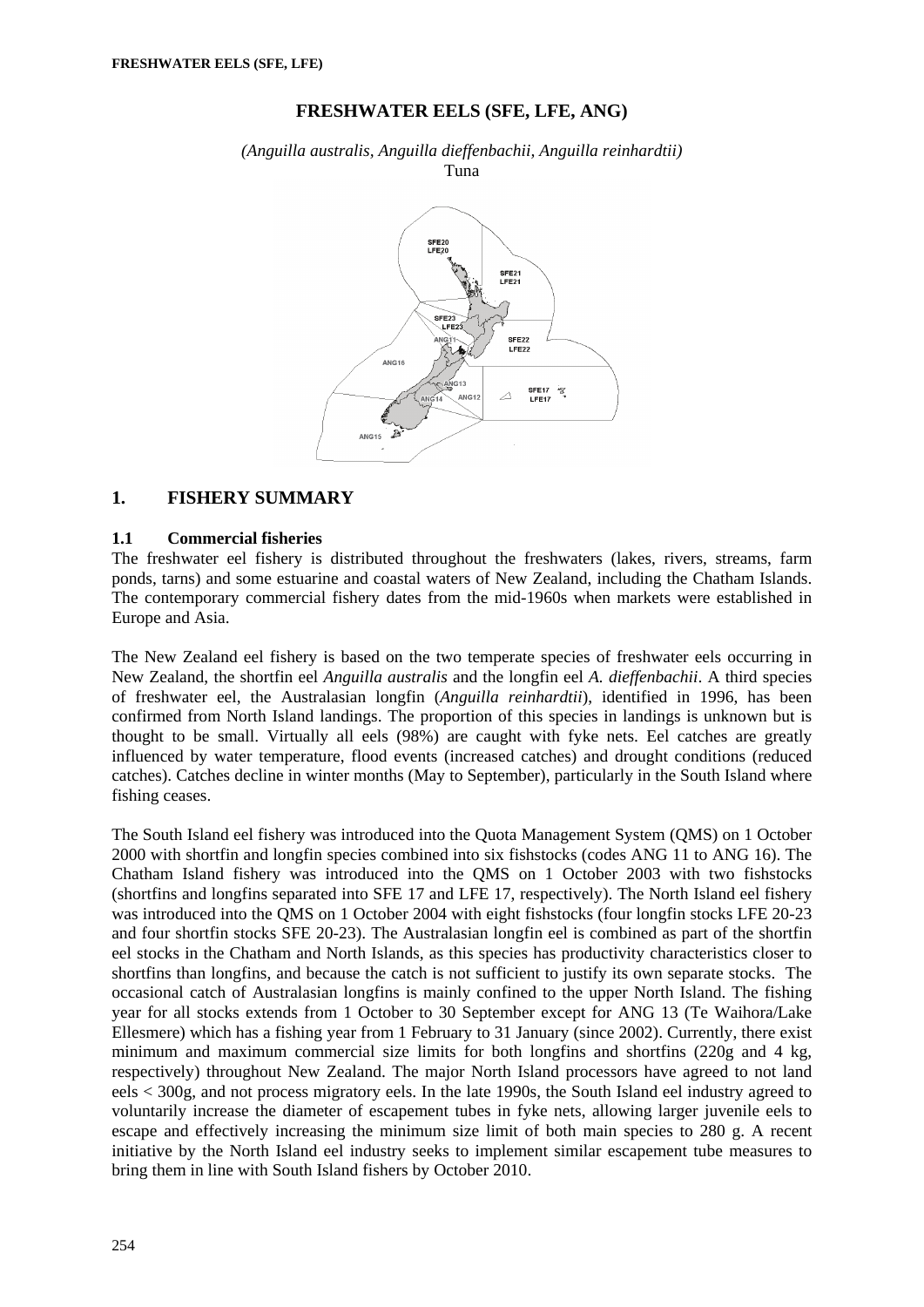Commercial catch data are available from 1965 and originate from different sources. Catch data prior to 1988 are for calendar years, whereas those from 1988 onwards are for fishing years (Table 1, Figure 1). Licensed Fish Receiver Returns (LFRRs), Quota Management Reports (QMRs), and Monthly Harvest Returns (MHRs) provide the most accurate data on landings over the period 1988/89 to 2008/09 for the whole of New Zealand.

There was a rapid increase in commercial catches that occurred during the late 1960s, with catches rising to a peak of 2077 t in 1972. Landings were relatively stable from 1983 to 2000, a period when access to the fishery was restricted, although overall catch limits were not in place. In 2000−01 landings dropped to 1070 t, and these were further reduced during 2001/02 to 2004/05 as eel stocks were progressively introduced into the Quota Management System (QMS). For the period 1991−92 to 2008/09, the North Island provided on average 63% of the total New Zealand eel catch (Table 2).

#### **Table 1: Eel catch data (t) from for calendar years 1965 to 1988 and fishing years 1988/89 to 2008/09 based on MAF Fisheries Statistics Unit (FSU) and Licensed Fish Receiver Returns (LFRR), Quota Management Reports (QMR), and Monthly Harvest Returns (MHR).**

| Year | Landings | Year | Landings | Year        | Landings | Year        | Landings |
|------|----------|------|----------|-------------|----------|-------------|----------|
| 1965 | 30       | 1977 | 906      | 1988-89     | 1 3 1 5  | $2000 - 01$ | 1071     |
| 1966 | 50       | 1978 | 1583     | 1989-90     | 1 3 5 6  | $2001 - 02$ | 962      |
| 1967 | 140      | 1979 | 1 640    | 1990-91     | 1 5 9 0  | $2002 - 03$ | 804      |
| 1968 | 320      | 1980 | 1 3 9 5  | 1991-92     | 1585     | $2003 - 04$ | 738      |
| 1969 | 450      | 1981 | 1 0 4 3  | 1992-93     | 1466     | $2004 - 05$ | 708      |
| 1970 | 880      | 1982 | 872      | 1993-94     | 1 2 5 5  | $2005 - 06$ | 771      |
| 1971 | 1450     | 1983 | 1 206    | 1994-95     | 1438     | 2006-07     | 730      |
| 1972 | 2077     | 1984 | 1401     | 1995-96     | 1429     | $2007 - 08$ | 660      |
| 1973 | 1 3 1 0  | 1985 | 1 5 0 5  | 1996-97     | 1 3 4 2  | 2008-09     | 517      |
| 1974 | 860      | 1986 | 1 1 6 6  | 1997-98     | 1 2 1 0  |             |          |
| 1975 | 1 1 8 5  | 1987 | 1 1 1 4  | 1998-99     | 1 2 1 9  |             |          |
| 1976 | 1 501    | 1988 | 1 281    | $1999 - 00$ | 1 1 3 3  |             |          |

• MFish data, 1965–1982; FSU, 1983 to 1989–90; CELR, 1990-91 to 1999-00; ECLR 2000-01 to 2003-04; MHR 2004-05-present.



#### **New Zealand eel catch**

**Figure 1: Total eel landings from 1965 to 2007/08, as well as separate shortfin and longfin landings from 1989/90 to 2008/09. The gray lines represent estimates for the period prior to the introduction of Eel Catch Landing Return (ECLR) forms, and were generated by pro-rating the unidentified eel catch by the LFE:SFE ration (see below).**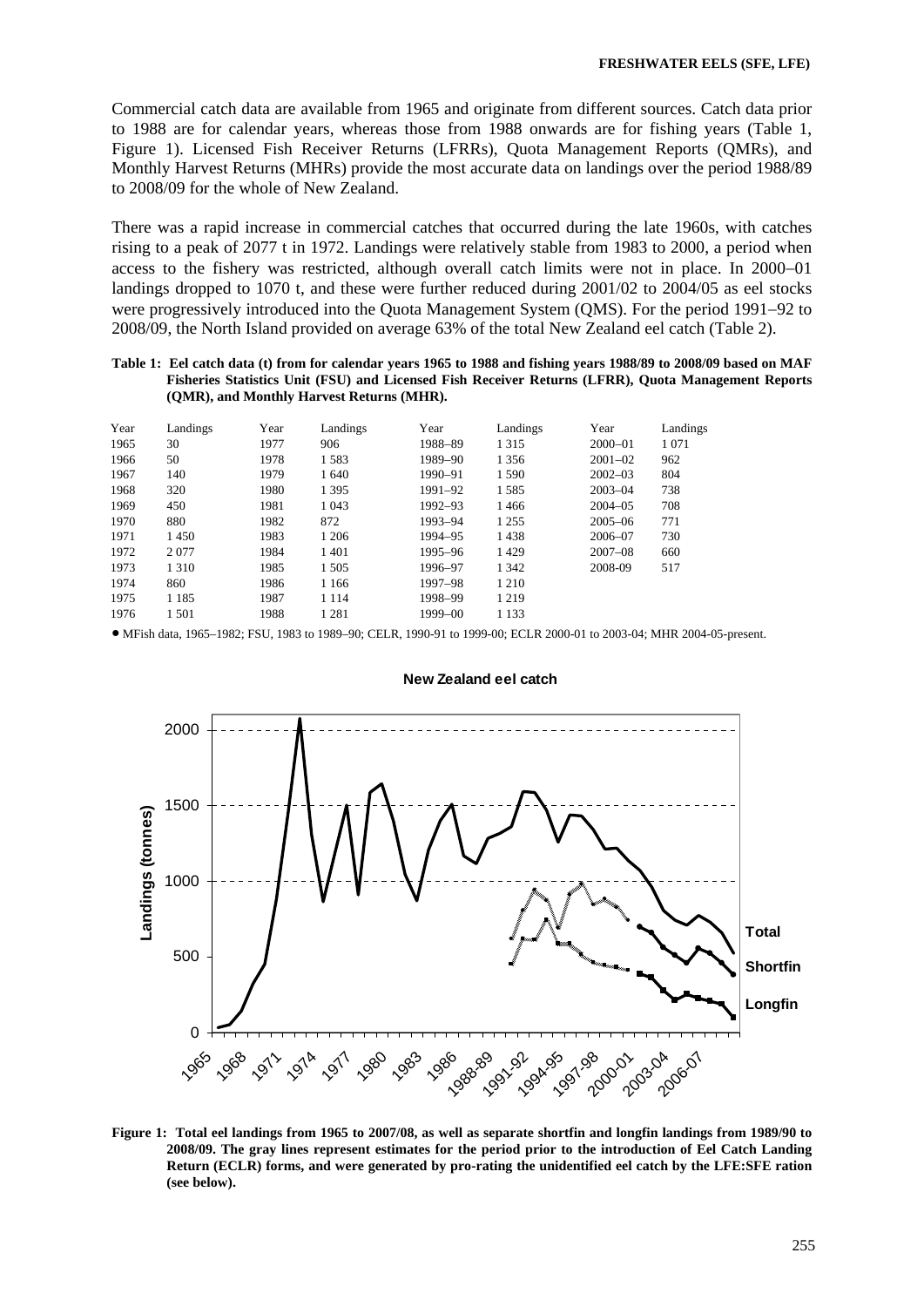#### **Table 2: North and South Island eel catch (t) compiled from data from individual processors 1991**−**92 to 1999–00 and LFRR/QMR/MHR 2000/01 to 2008/09. Numbers in parentheses represent the percentage contribution from the North Island fishery.**

| Fishing year<br>North Island<br>South Island<br>(excluding Chatham Islands)<br>processors<br>989<br>1991-92<br>631<br>1 621 (61%)<br>1992-93<br>865<br>597<br>1462 (59%)<br>1993-94<br>744<br>589<br>1 334 (56%)<br>1 0 0 4<br>1994-95<br>510<br>1 515 (66%)<br>962<br>1995–96<br>459<br>1 481 (65%)<br>830<br>418<br>1 249 (66%)<br>1996–97<br>1 153 (69%)<br>1997–98<br>795<br>358<br>1998-99<br>804<br>381<br>1 185 (68%)<br>1999-00<br>723<br>396<br>1 119 (65%)<br>$2000 - 01$<br>303<br>768<br>1 071 (72%)<br>$2001 - 02$<br>644<br>319<br>962 (67%)<br>$2002 - 03$<br>296<br>507<br>803 (63%)<br>$2003 - 04$<br>282<br>454<br>737 (62%)<br>285<br>$2004 - 05$<br>426<br>712 (60%)<br>$2005 - 06$<br>285<br>497<br>781 (64%)<br>285<br>2006-07<br>440<br>725 (61%)<br>288<br>$2007 - 08$<br>372<br>660 (56%) |         |     |     | Total individual LFRR/OMR/MHR Total NZ |
|--------------------------------------------------------------------------------------------------------------------------------------------------------------------------------------------------------------------------------------------------------------------------------------------------------------------------------------------------------------------------------------------------------------------------------------------------------------------------------------------------------------------------------------------------------------------------------------------------------------------------------------------------------------------------------------------------------------------------------------------------------------------------------------------------------------------|---------|-----|-----|----------------------------------------|
|                                                                                                                                                                                                                                                                                                                                                                                                                                                                                                                                                                                                                                                                                                                                                                                                                    |         |     |     |                                        |
|                                                                                                                                                                                                                                                                                                                                                                                                                                                                                                                                                                                                                                                                                                                                                                                                                    |         |     |     |                                        |
|                                                                                                                                                                                                                                                                                                                                                                                                                                                                                                                                                                                                                                                                                                                                                                                                                    |         |     |     |                                        |
|                                                                                                                                                                                                                                                                                                                                                                                                                                                                                                                                                                                                                                                                                                                                                                                                                    |         |     |     |                                        |
|                                                                                                                                                                                                                                                                                                                                                                                                                                                                                                                                                                                                                                                                                                                                                                                                                    |         |     |     |                                        |
|                                                                                                                                                                                                                                                                                                                                                                                                                                                                                                                                                                                                                                                                                                                                                                                                                    |         |     |     |                                        |
|                                                                                                                                                                                                                                                                                                                                                                                                                                                                                                                                                                                                                                                                                                                                                                                                                    |         |     |     |                                        |
|                                                                                                                                                                                                                                                                                                                                                                                                                                                                                                                                                                                                                                                                                                                                                                                                                    |         |     |     |                                        |
|                                                                                                                                                                                                                                                                                                                                                                                                                                                                                                                                                                                                                                                                                                                                                                                                                    |         |     |     |                                        |
|                                                                                                                                                                                                                                                                                                                                                                                                                                                                                                                                                                                                                                                                                                                                                                                                                    |         |     |     |                                        |
|                                                                                                                                                                                                                                                                                                                                                                                                                                                                                                                                                                                                                                                                                                                                                                                                                    |         |     |     |                                        |
|                                                                                                                                                                                                                                                                                                                                                                                                                                                                                                                                                                                                                                                                                                                                                                                                                    |         |     |     |                                        |
|                                                                                                                                                                                                                                                                                                                                                                                                                                                                                                                                                                                                                                                                                                                                                                                                                    |         |     |     |                                        |
|                                                                                                                                                                                                                                                                                                                                                                                                                                                                                                                                                                                                                                                                                                                                                                                                                    |         |     |     |                                        |
|                                                                                                                                                                                                                                                                                                                                                                                                                                                                                                                                                                                                                                                                                                                                                                                                                    |         |     |     |                                        |
|                                                                                                                                                                                                                                                                                                                                                                                                                                                                                                                                                                                                                                                                                                                                                                                                                    |         |     |     |                                        |
|                                                                                                                                                                                                                                                                                                                                                                                                                                                                                                                                                                                                                                                                                                                                                                                                                    |         |     |     |                                        |
|                                                                                                                                                                                                                                                                                                                                                                                                                                                                                                                                                                                                                                                                                                                                                                                                                    |         |     |     |                                        |
|                                                                                                                                                                                                                                                                                                                                                                                                                                                                                                                                                                                                                                                                                                                                                                                                                    | 2008-09 | 302 | 215 | 517 (58%)                              |

Prior to the 2000/01 fishing year, three species codes were used to record species landed, SFE (shortfin), LFE (longfin) and EEU (eels unidentified). A high proportion of eels (46% in 1990/91) were identified as EEU between the fishing years 1989/90 and 1998/99. Pro-rating the EEU catch by the ratio of LFE : SFE by fishing year provides a history of landings by species (Table 3), although it should be noted that pro-rated catches prior to 1999–00 are influenced by the high proportion of EEU from some eel statistical areas (e.g., Waikato) and therefore may not provide an accurate species breakdown. The introduction of new Eel Catch Landing Return (ECLR) in 2000/01 improved the species composition information with the deletion of the EEU code. The species proportion has remained relatively constant since 2000/01 with shortfins comprising 64-80% of catches each year.

**Table 3: Total NZ eel landings (t) by species and fishing year. Numbers in bold represent data collected following the introduction of the ECLR forms, whereas all others are pro-rated as described above. Numbers in parentheses represent the longfin proportion of total landings.** 

| Fishing year | Shortfin (SFE) | Longfin (LFE) | Total landings |
|--------------|----------------|---------------|----------------|
| 1989-90      | 617            | 453           | 1 069 (42%)    |
| 1990-91      | 808            | 616           | 1 424 (43%)    |
| 1991–92      | 941            | 612           | 1 553 (39%)    |
| 1992-93      | 872            | 741           | 1 613 (46%)    |
| 1993-94      | 692            | 588           | 1 279 (46%)    |
| 1994–95      | 909            | 588           | 1 497 (39%)    |
| 1995-96      | 977            | 518           | 1 495 (35%)    |
| 1996-97      | 841            | 465           | 1 307 (36%)    |
| 1997-98      | 881            | 442           | 1 323 (33%)    |
| 1998-99      | 824            | 434           | 1 258 (34%)    |
| 1999-00      | 741            | 413           | 1 154 (36%)    |
| 2000-01      | 698            | 388           | 1086(36%)      |
| $2001 - 02$  | 660            | 360           | 1020(35%)      |
| $2002 - 03$  | 560            | 279           | 839 (33%)      |
| $2003 - 04$  | 510            | 216           | 726 (30%)      |
| $2004 - 05$  | 460            | 254           | 713 (36%)      |
| 2005-06      | 553            | 226           | 774 (29%)      |
| 2006-07      | 524            | 209           | 733 (29%)      |
| $2007 - 08$  | 456            | 195           | 651 (30%)      |
| 2008-09      | 380            | 95            | 475 (20%)      |

The species proportion of the landings varies by geographical area. From analyses of landings to eel processing factories and estimated catch from ECLRs, longfins are the dominant species in most areas of the South Island except for a few discrete locations such as lakes Te Waihora (Ellesmere) and Brunner, and the Waipori Lakes, where shortfins predominate in the landings. Shortfins are dominant in the North Island. In the North Island there has been a general decline in longfin landings relative to shortfin landings over a 17 year period from 1990/91 to 2006/07. Estimated longfin catches declined from around 340 t to 98 t over this period, while shortfin landings fluctuated between 300 t and 600 t,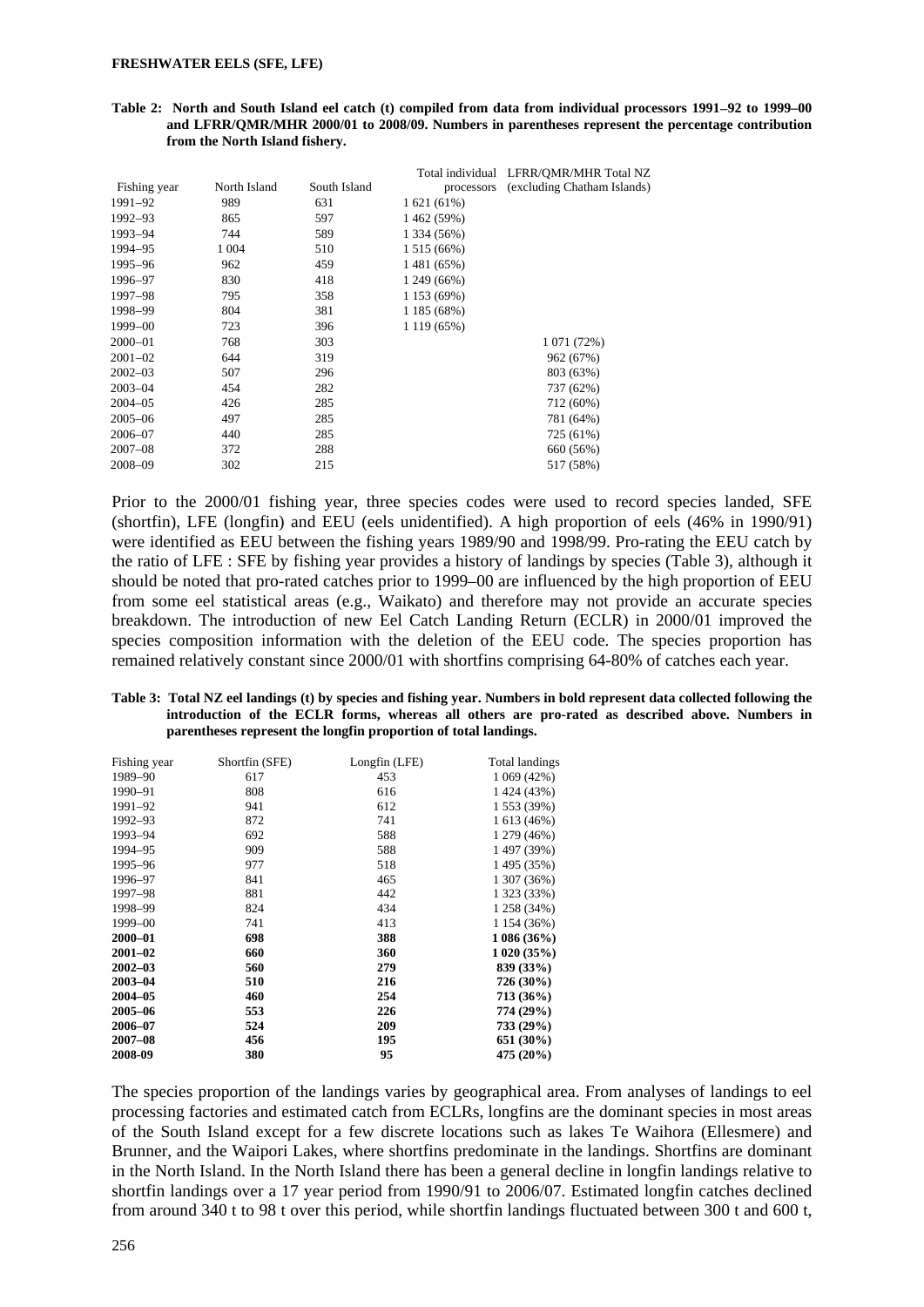but showed no decline in landings. Landings since 2007/08 were affected by the reduction in TACCs in the North Island introduced on 1 Oct. 2007. The eel fishery catches predominantly pre-migratory feeding eels with the exception of Te Waihora (Lake Ellesmere) where significant quantities of seaward migrating male shortfin eels are taken during the period of February to March.

The Total Allowable Commercial Catch (TACC) and reported commercial landings for the South Island eel stocks are shown in Table 4 from 2000/01 (when eels were first introduced into the QMS) to 2008/09.

|  | Table 4: TACCs and commercial landings (t) for South Island eel stocks. |  |  |  |  |  |  |
|--|-------------------------------------------------------------------------|--|--|--|--|--|--|
|--|-------------------------------------------------------------------------|--|--|--|--|--|--|

| Fishing |      | ANG11    |      | ANG <sub>12</sub> |             | ANG13    |      | ANG14    |      | ANG15    |             | ANG16    | Total    |
|---------|------|----------|------|-------------------|-------------|----------|------|----------|------|----------|-------------|----------|----------|
| Year    | TACC | Landings | TACC | Landings          | <b>TACC</b> | Landings | TACC | Landings | TACC | Landings | <b>TACC</b> | Landings | landings |
| 2000-01 | 40   | 24       | 43   | 26                | 122         | 108      | 35   | 16       | 118  | 88       | 63          | 41       | 303      |
| 2001-02 | 40   | 23       | 43   | 22                | 122         | $69*$    | 35   | 20       | 118  | 101      | 63          | 46       | 281      |
| 2002-03 | 40   | 19       | 43   | 16                | 122         | 93       | 35   | 20       | 118  | 82       | 63          | 32       | 262      |
| 2003-04 | 40   | 11       | 43   |                   | 122         | 121      | 35   | 18       | 118  | 77       | 63          | 31       | 266      |
| 2004-05 | 40   | 6        | 43   |                   | 122         | 122      | 35   | 9        | 118  | 95       | 63          | 44       | 280      |
| 2005-06 | 40   | 15       | 43   | 15                | 122         | 122      | 35   | 13       | 118  | 75       | 63          | 32       | 272      |
| 2006-07 | 40   | 15       | 43   | 8                 | 122         | 122      | 35   | 12       | 118  | 80       | 63          | 49       | 286      |
| 2007-08 | 40   | 19       | 43   | 8                 | 122         | 122      | 35   | 15       | 118  | 91       | 63          | 33       | 288      |
| 2008-09 | 40   | 6        | 43   |                   | 122         | 122      | 35   | 4        | 118  | 50       | 63          | 32       | 215      |
|         |      |          |      |                   |             |          |      |          |      |          |             |          |          |

\*For the transition from a 1 0ctober to 1 February fishing year, an interim TACC of 78 t was set for the period 1 October 2001 to 31 January 2002. From January 2002 the Te Waihora (Lake Ellesmere) fishing year started 1 February to 31 January.

The TACCs and commercial landings for the Chatham Island and North Island shortfin and longfin eel stocks are shown in Tables 5 and 6. The Chatham Island and North Island fisheries were first introduced into the QMS in 2003/04 and 2004/05, respectively. Note that from 1 October 2007 the TACCs were reduced for all North Island shortfin and longfin stocks.

**Table 5: TACCs and commercial landings (t) for Chatham Island (SFE17) and North Island shortfin stocks from 2003/04 to 2008/09.**

| Fishing<br>Year | TACC | SFE17<br>Landings | TACC | SFE <sub>20</sub><br>Landings | <b>TACC</b> | SFE <sub>21</sub><br>Landings | TACC | SFE <sub>22</sub><br>Landings | TACC | SFE <sub>23</sub><br>Landings | Total<br>landings |
|-----------------|------|-------------------|------|-------------------------------|-------------|-------------------------------|------|-------------------------------|------|-------------------------------|-------------------|
| 2003-04         | 10   | $\leq$            | -    |                               |             |                               |      |                               |      |                               |                   |
| 2004-05         | 10   |                   | 149  | 78                            | 163         | 123                           | 108  | 81                            | 37   | 15                            | 298               |
| 2005-06         | 10   |                   | 149  | 93                            | 163         | 144                           | 108  | 107                           | 37   | 31                            | 378               |
| 2006-07         | 10   | $\leq$            | 149  | 108                           | 163         | 114                           | 108  | 91                            | 37   | 30                            | 343               |
| 2007-08         | 10   |                   | 86   | 76                            | .34         | 125                           | 94   | 83                            | 23   | 16                            | 300               |
| 2008-09         | 10   |                   | 86   | 67                            | 34          | 110                           | 94   | 71                            | 23   | 10                            | 258               |

**Table 6: TACCs and commercial landings (t) for Chatham Island (LFE17) and North Island longfin stocks from 2003/04 to 2008/09.** 

| Fishing<br>Year | TACC | LFE17<br>Landings | TACC                     | LFE20<br>Landings | <b>TACC</b> | LFE21<br>Landings | TACC | LFE22<br>Landings | TACC | LFE23<br>Landings | Total<br>landings |
|-----------------|------|-------------------|--------------------------|-------------------|-------------|-------------------|------|-------------------|------|-------------------|-------------------|
| 2003-04         |      | $\leq$ 1          | $\overline{\phantom{0}}$ |                   |             |                   |      |                   |      |                   |                   |
| 2004-05         |      |                   | 47                       | 27                | 64          | 54                | 41   | 24                | 41   | 25                | 130               |
| 2005-06         |      | <1                | 47                       | 24                | 64          | 41                | 41   | 32                | 41   | 24                | 121               |
| 2006-07         |      |                   | 47                       | 27                | 64          | 30                | 41   | 26                | 41   | 15                | 98                |
| 2007-08         |      |                   | 19                       |                   | 32          | 31                | 21   | 18                |      |                   | 73                |
| 2008-09         |      |                   | 19                       | 12                | 32          | 23                | 21   |                   |      |                   | 46                |

### **1.2 Recreational fisheries**

In October 1994, a recreational individual daily bag limit of six eels was introduced throughout New Zealand. There is no quantitative information on the recreational harvest of freshwater eels. The recreational fishery for eels includes any eels taken by people fishing under the amateur fishing regulations and includes any harvest by Maori not taken under customary provisions. The extent of the recreational fishery is not known although the harvest by Maori might be significant.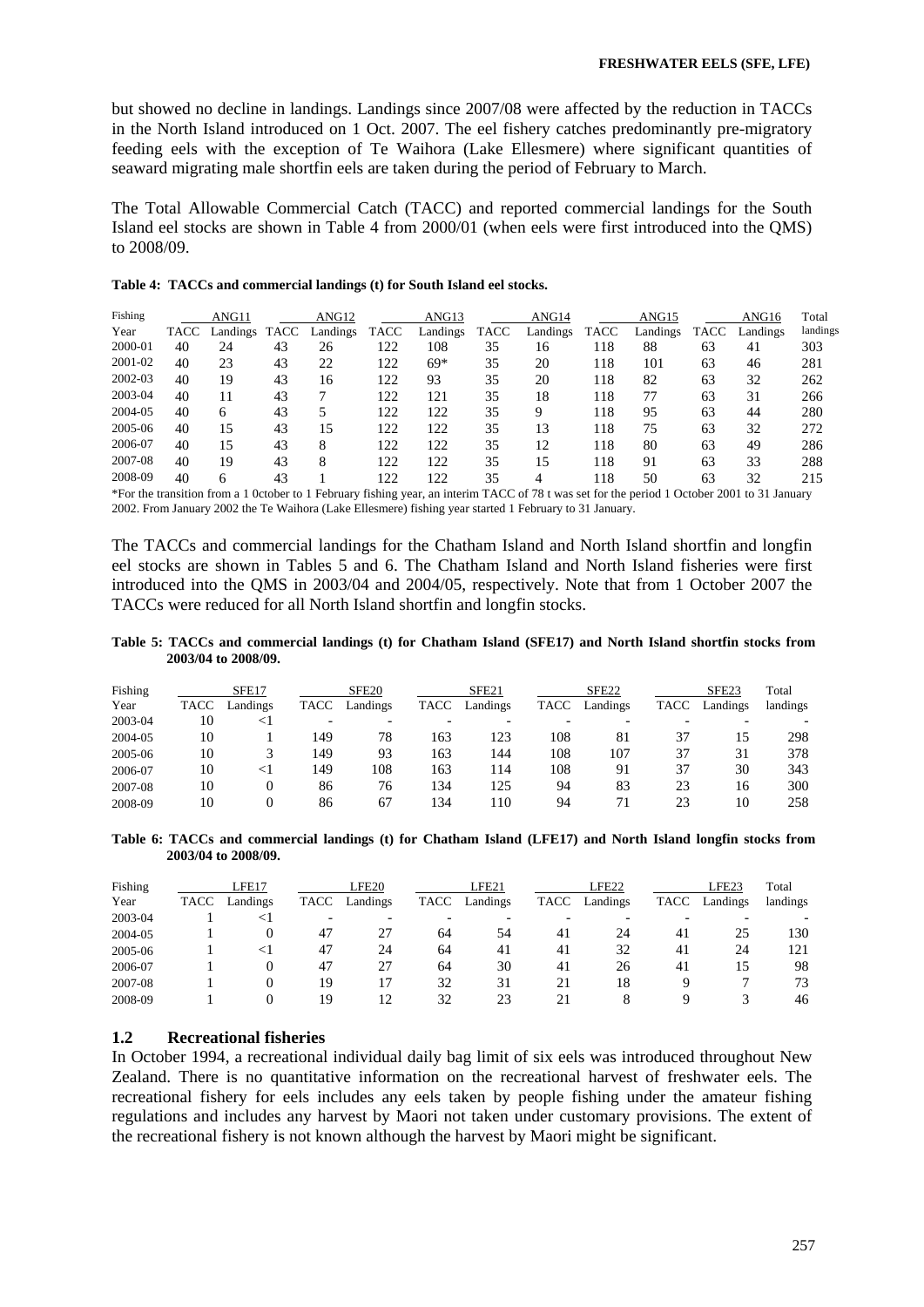### **1.3 Customary non-commercial fisheries**

Eels are an important food source for use in customary Maori practices. Maori developed effective methods of harvesting, and hold a good understanding of the habits and life history of eels. Fishing methods included ahuriri (eel weirs), hinaki (eel pots) and other methods of capture. Maori exercised conservation and management methods, which included seeding areas with juvenile eels and imposing restrictions on harvest times and methods. The customary fishery declined after the 1900s but in many areas Maori retain strong traditional ties to eels and their harvest.

In the South Island, Lake Forsyth (Waiwera) and its tributaries have been set aside exclusively for Ngai Tahu. Other areas, such as the lower Pelorus River, Taumutu (Te Waihora), Wainono Lagoon and its catchment, the Waihao catchment, the Rangitata Lagoon and the Ahuriri Arm of Lake Benmore, have been set aside as non-commercial areas for customary fisheries. In the North Island, commercial fishing has been prohibited from the Taharoa lakes, Whakaki Lagoon, Lake Poukawa and the Pencarrow lakes (Kohangapiripiri and Kohangatera) and associated catchments.

Customary non-commercial fishers desire eels of a greater size, over 750 mm and 1 kg. Currently, there appears to be a substantially lower number of larger eels in the main stems of the major river catchments throughout New Zealand, which limits customary fishing. Consequently the access to eels for customary non-commercial purposes has declined over recent decades in many areas. There is no overall assessment of the extent of the current or past customary non-commercial take. For the introduction of the South Island eel fishery into the QMS, an allowance was made for customary noncommercial harvest. It was set at 20% of the TAC for each QMA, equating to 107 t (Table 7). For the introduction of the North Island fishery into the QMS, the customary non-commercial allowance was set at 74 t for shortfins and 46 t for longfins (Tables 8 and 9). For the Chatham Islands, the customary non-commercial allowance was 3 t for shortfin and 1 t for longfin eels (Tables 8 and 9).

#### **Table 7: TACs, and customary non-commercial and recreational allowances (t) for South Island eel stocks. Note that an allowance for other sources of fishing-related mortality has not been set.**

|                                    | ANG 11                 | ANG 12 | ANG 13                | ANG 14                                                | ANG 15 | ANG 16 |
|------------------------------------|------------------------|--------|-----------------------|-------------------------------------------------------|--------|--------|
|                                    | Nelson/                |        | North Te Waihora Lake |                                                       |        |        |
|                                    | Marlborough Canterbury |        |                       | Ellesmere South Canterbury Otago/Southland West Coast |        |        |
| <b>TAC</b>                         |                        |        | 156                   | 45                                                    |        | 80     |
| Customary Non-Commercial Allowance |                        |        | 31                    |                                                       | 30     | 16     |
| Recreational Allowance             |                        |        |                       |                                                       |        |        |

**Table 8: TACs, and customary non-commercial, recreational, and other fishing-related mortality allowances (t) for the Chatham Island and North Island shortfin stocks. Data cover the periods from 2003-04 (Chatham) and 2004/05 (North Island) to 2008/09. Numbers in parentheses reflect the current TACs following a review of catch limits for October 2007 for all North Island eel stocks.**

|                                    | SFE <sub>17</sub> | SFE <sub>20</sub> | SFE21     | SFE <sub>22</sub> | SFE <sub>23</sub> |
|------------------------------------|-------------------|-------------------|-----------|-------------------|-------------------|
| <b>TAC</b>                         |                   | 211 (146)         | 210 (181) | 135 (121)         | 50(36)            |
| Customary Non-Commercial Allowance |                   | 30                |           |                   |                   |
| Recreational Allowance             |                   | 28                | <b>Q</b>  |                   |                   |
| Other fishing-related mortality    |                   |                   |           |                   |                   |

**Table 9: TACs, and customary non-commercial, recreational, and other mortality allowances (t) for the Chatham Island and North Island longfin eel fisheries. Data cover the periods from 2003/04 (Chatham) and 2004/05 (North Island) to 2008/09. Numbers in parentheses reflect the current TACs following a review of catch limits for October 2007 for all North Island eel stocks.**

|                                    | LFE17 | LFE20   | LFE21   | LFE22   | LFE23   |
|------------------------------------|-------|---------|---------|---------|---------|
| <b>TAC</b>                         |       | 67 (39) | 92 (60) | 54 (34) | 66 (34) |
| Customary Non-Commercial Allowance |       |         |         |         | 14      |
| Recreational Allowance             |       |         | l ()    |         | Q       |
| Other fishing-related mortality    |       |         |         |         |         |

Eels may be harvested for customary non-commercial purposes under an authorization issued under fisheries regulations. Such authorizations are used where harvesting is undertaken beyond the recreational rules. Customary fisheries reports for Te Runanga o Ngai Tahu (which covers the majority of the South Island) showed that for the 2005/06 fishing year, 5503 individual eels and 500 kg of eels were harvested respectively under customary authorization. For the 2006/07 fishing year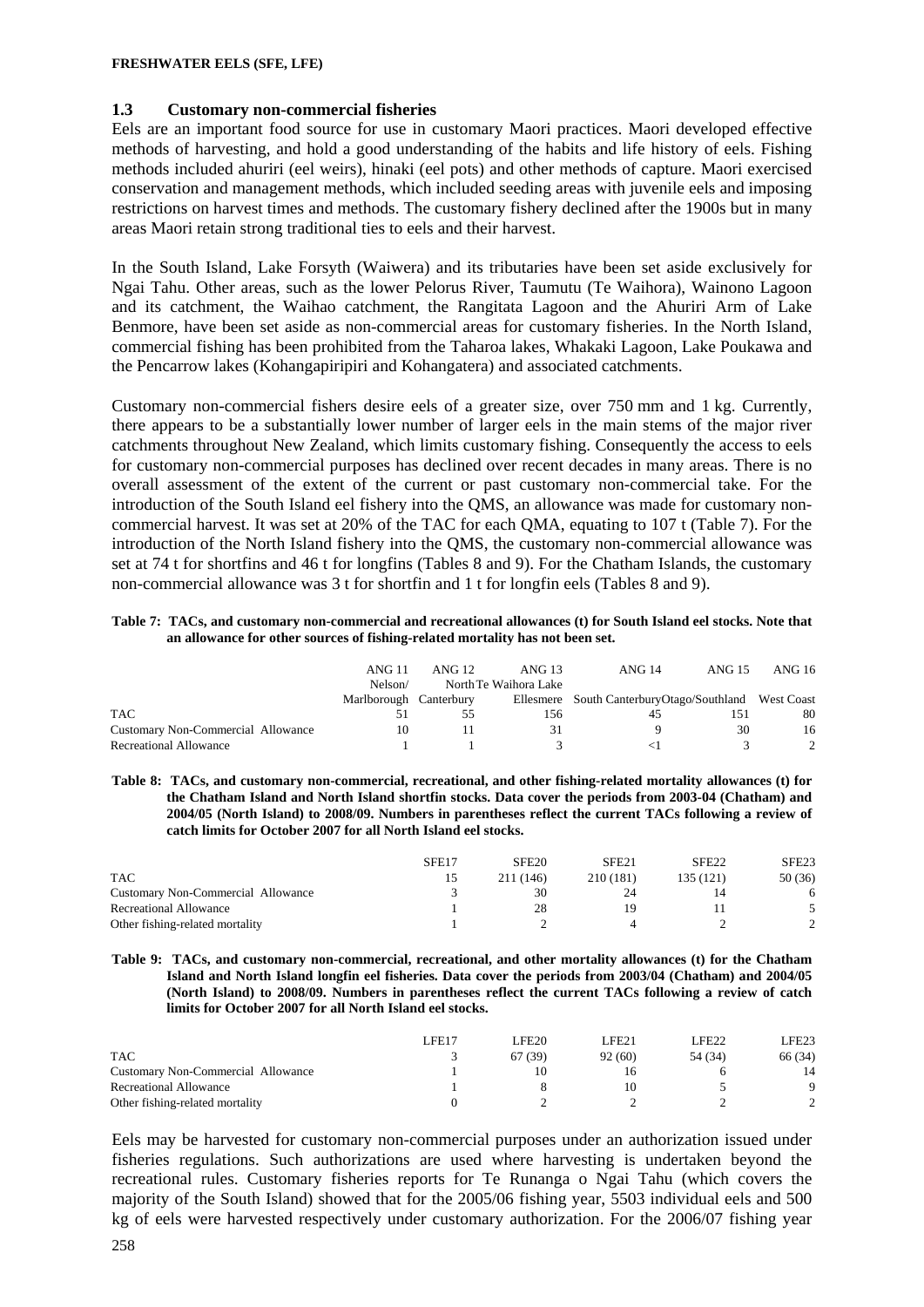the reported harvest was 2256 eels and 100 kg. No harvest was reported in the fishing years 2003/04 and 2004/05. The majority of eels were harvested from ANG 12 (North Canterbury) and ANG 13 (Te Waihora/Lake Ellesmere). Customary regulations were only extended to freshwaters of the Chatham and North Islands in November 2008.

# **1.4 Illegal catch**

There is no information available on illegal catch. There is some evidence of fishers exceeding the amateur bag limit, and some historical incidences of commercial fishers operating outside of the reporting regime, but overall the extent of illegal take is not considered to be significant.

### **1.5 Other sources of mortality**

Although there is no information on the level of fishing-related mortality associated with the eel fishery (i.e., how many eels die while in the nets), it is not considered to be significant given that the fishing methods used are passive and catch eels in a live state.

Eels are subject to significant sources of mortality from non-fishing activities, although this has not been quantified. Direct mortality occurs through the mechanical clearance of drainage channels, and damage by hydro-electric turbines and flood control pumping. Survival of eels through hydroelectric turbines is affected by eel length, turbine type and turbine rotation speed. The mortality of larger eels (specifically longfin females), is estimated to be 100%. Given the large number of eels in hydro lakes, this source of mortality could be significant and reduce spawner escapement in New Zealand. In addition to these direct sources of mortality, eel populations are likely to have been significantly reduced since European settlement from the 1840's by wetland drainage (wetland areas have been reduced by up to 90% in some areas), and habitat modification brought about by irrigation, channelisation of rivers and streams and the reduction in littoral habitat. On-going drain maintenance activities by mechanical means to remove weeds may cause direct mortality to eels through physical damage or by stranding and subsequent desiccation.

# **2. BIOLOGY**

### **Species and general life-history**

There are 16 species of freshwater eel world-wide, with the majority of species occurring in the Indo-Pacific region. New Zealand freshwater eels are regarded as temperate species, similar to the Northern Hemisphere temperate species, the European eel *A. anguilla*, the North American eel *A. rostrata,* and the Japanese eel *A. japonica*. Freshwater eels have a life history unique among fishes that inhabit New Zealand waters. All *Anguilla* species are catadromous, living predominantly in freshwater and undertaking a spawning migration to an oceanic spawning ground. The major part of the life-cycle is spent in freshwater or estuarine/coastal habitat. Spawning of New Zealand species is presumed to take place in the south-west Pacific. Progeny undertake a long oceanic migration to freshwater where they grow to maturity before migrating to the oceanic spawning grounds. The average larval life is 6 months for shortfins and 8 months for longfins. Eels are presumed to spawn once and die after spawning.

The longfin eel is endemic to New Zealand and is thought to spawn east of Tonga. The shortfin eel is also found in South Australia, Tasmania, and New Caledonia; spawning is thought to occur northeast of Samoa. Larvae (leptocephali) are transported to New Zealand largely passively on oceanic surface currents, and the metamorphosed juveniles (glass eels) enter freshwater from August to November. The subsequent upstream migration of elvers (pigmented juvenile eels) in summer distributes eels throughout the freshwater habitat. The two species occur in abundance throughout New Zealand and have overlapping habitat preferences with shortfins predominating in lowland lakes and muddy rivers, while longfins prefer stony rivers and penetrate further inland to high country lakes.

### **Growth**

Age and growth of New Zealand freshwater eels was reviewed by Horn (1996). Growth in freshwater is highly variable and dependent on food availability, water temperature and eel density. Eels, particularly longfins, are generally long lived. Maximum recorded age is 60 years for shortfins and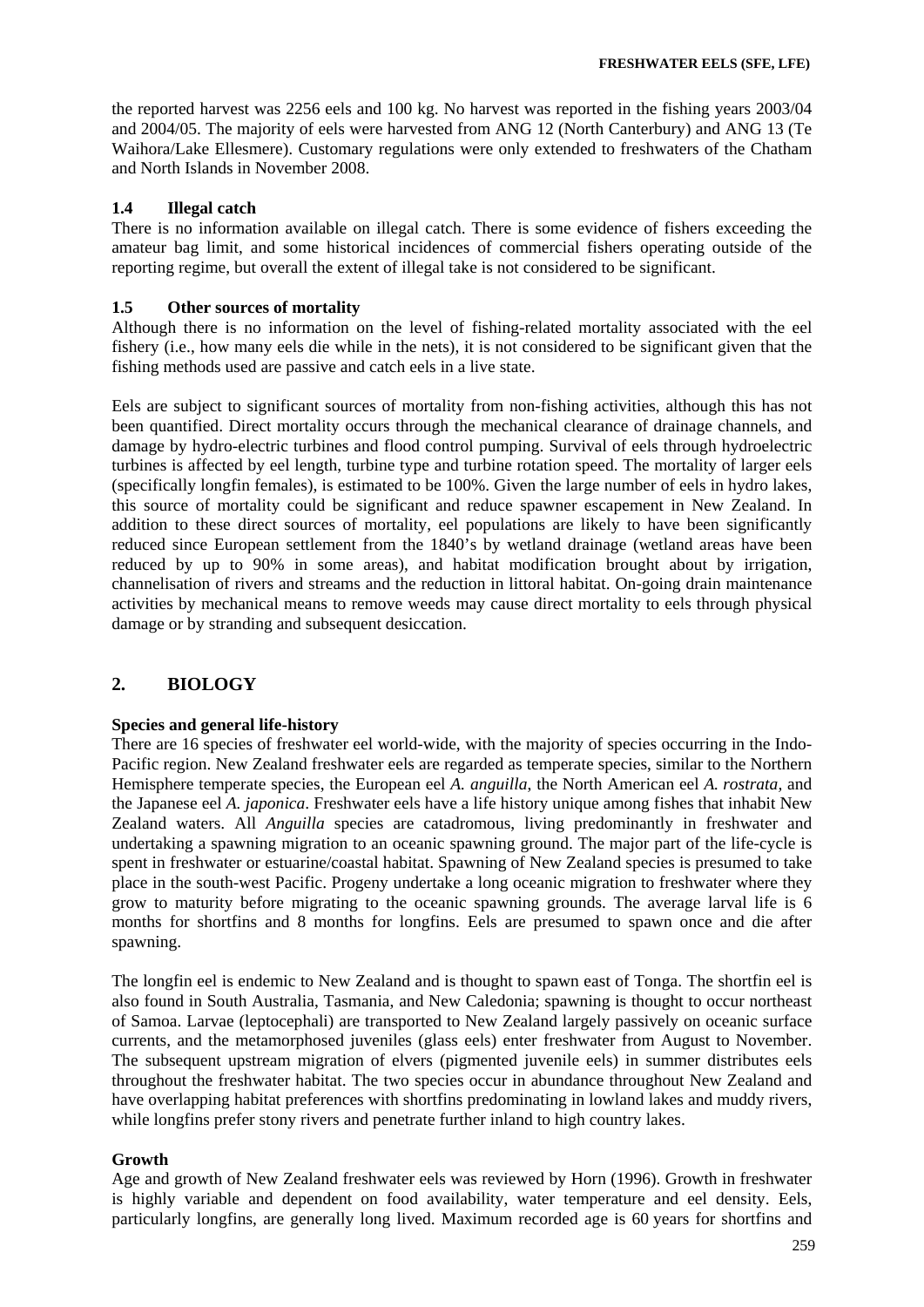106 years for longfins. Ageing has been validated. Growth rates determined from the commercial catch sampling programme (1995/97) indicate that in both the North and South Islands, growth rates are highly variable within and between catchments. Shortfins often grow considerably faster than longfins from the same location, although in the North Island longfins grow faster than shortfins in some areas (e.g. parts of the Waikato catchment). South Island shortfins take, on average, 12.8 years (range 8.1–24.4 years) to reach 220 grams (minimum legal size), compared with 17.5 years (range 12.2–28.7 years) for longfins, while in the North Island the equivalent times are 5.8 years (3–14.1 years) and 8.7 years (range 4.6–14.9 years) respectively. Australasian longfin growth is generally greater than that of New Zealand longfins and closer to that of shortfins.

Growth rates are usually linear. Sexing immature eels is difficult, but from length at age data for migratory eels, there appears to be little difference in growth rate between the sexes. Sex determination in eels appears to be influenced by environmental factors and by eel density, with female eels being more dominant at lower densities. Age at migration may vary considerably between areas depending on growth rate. Males of both species mature and migrate at a smaller size than females. Migration appears to be dependent on attaining a certain length/weight combination and condition. The range in recorded age and length at migration for shortfin males is 5–22 years and 40– 48 cm, and for females 9–41 years and 64–80 cm. For longfinned eels the range in recorded age and length at migration is 11–34 years and 48 - 74 cm for males, and 27–61 years and 75–158 cm for females. However because of the variable growth rates, eels of both sexes and species may migrate at younger ages.

# **Recruitment**

Glass eels enter rivers and streams around New Zealand between August and December. Regional differences in mean size and condition show an arrival pattern from the north in an anti-clockwise dispersal pattern around New Zealand. There is some evidence of annual variation influenced by the El Nino Southern Oscillation (ENSO), with the arrival route of glass eels from the northwest being stronger during the La Nina phase and stronger from the northeast during the El Nino phase. Differences in ages of glass eels between Australia and New Zealand indicate that glass eels arriving in New Zealand do not do so via the East Australian Current, but arrive more directly from the northwest. The recent discovery of the Antarctic Circumpolar Wave that effects how the ENSO cycles develop could also provide a further mechanism for the periodic alteration of glass eel recruitment. Rather than a fixed spawning ground, it has been suggested that the tropical spawning grounds may not be geographically fixed but associated with thermal fronts that might move.

Unlike the Northern Hemisphere, there are few glass eel data or long term data sets on elver migrations in New Zealand which could provide information on recruitment. Northern Hemisphere stocks have shown substantial declines in recruitment over recent decades. Available information on recent recruitment trends of New Zealand eels is equivocal and has focused on glass eel recruitment, elver migrations, age class structure of juvenile eels and length frequency data from commercial catch sampling. From the age composition of juvenile eels there is evidence that glass eel recruitment has declined in two North Island and three South Island waters. There is evidence from duration of runs and catch-effort data that glass eel runs are now smaller in the Waikato River than in the 1970's. Specific studies on the variability and temporal abundance of glass eels over a seven year period from 1995 to 2002 at five sites showed no decline in recruitment for either species. The density of shortfin glass eels exceeded that of longfins for any one year but the annual trends for both species were generally similar.

Long-term data series on either glass eel or elver abundance is necessary to assess trends in recruitment. Therefore, current research on recruitment is aimed at establishing a time series of relative abundance of elvers at key locations in New Zealand where the upstream passage is restricted by hydro dams (Table 10 and Figure 2). The largest runs of elvers monitored occur at the Karapiro Dam on the Waikato River and the Matahina Dam on the Rangitaiki River. Results from the 2007/08 season showed a substantial increase in elver numbers at both sites, with total and longfin numbers exceeding all previous years of records (since 1992/93). Although the total number of elvers from the subsequent 2008/09 season was still among the highest recorded for these two sites, the number of longfin elvers decreased by approximately 50% relative to the previous year.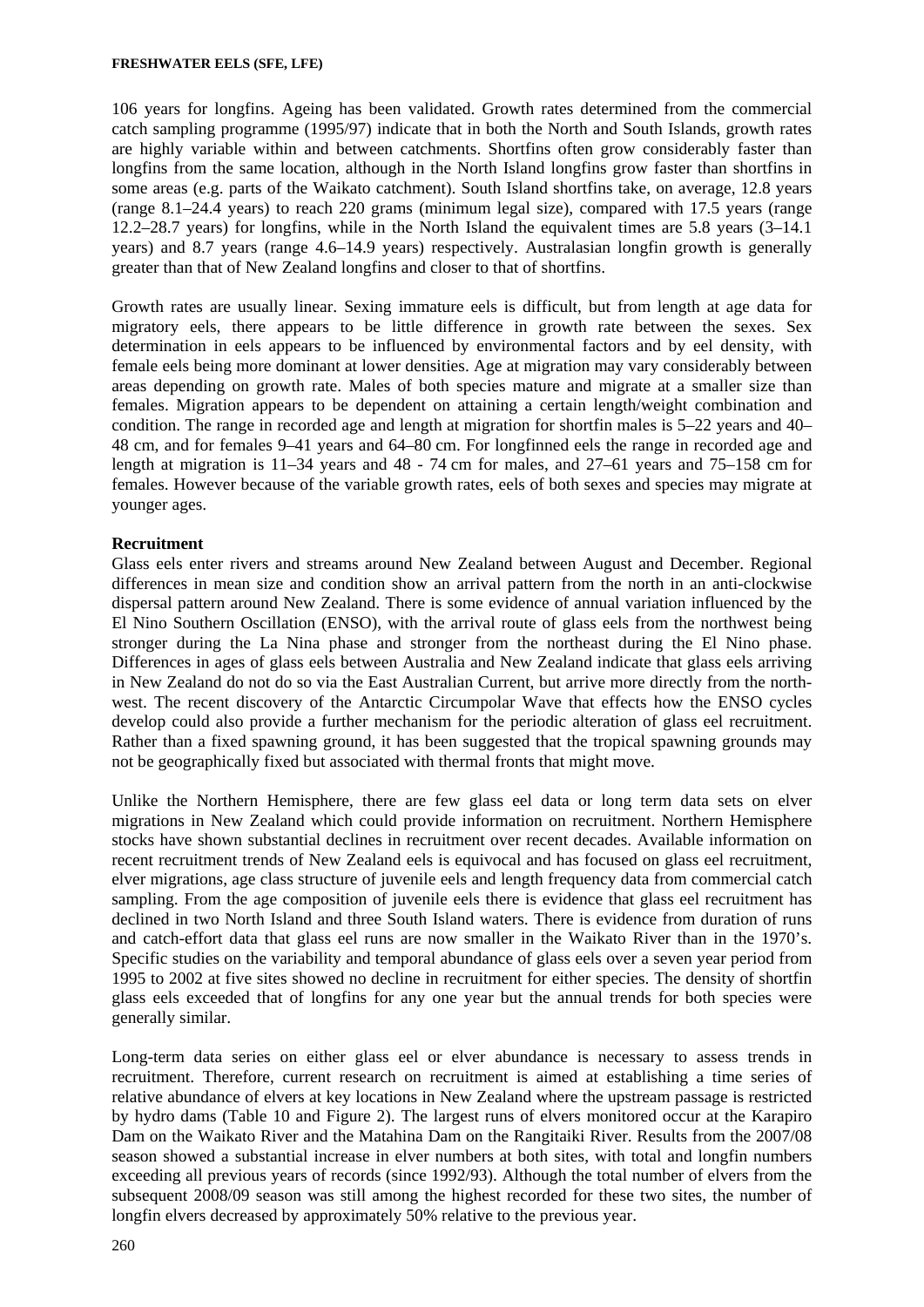$\overline{\phantom{a}}$ 

**Table 10: Estimated numbers (1000s) of elvers trapped at elver recruitment monitoring sites by season (Dec-April) 1992/93 to 2008/09. Figures in brackets represent the % of longfins present, whereas those in italics are incomplete records. (n/a) = sampling discontinued.** 

|                           |                                                     |                                                                |                                   |                       |                                                             |                                                     | Arnoid                                                  |  |
|---------------------------|-----------------------------------------------------|----------------------------------------------------------------|-----------------------------------|-----------------------|-------------------------------------------------------------|-----------------------------------------------------|---------------------------------------------------------|--|
| Year                      | Karapiro Dam                                        | Matahina Dam                                                   | Patea Dam                         | Piripaua Dam          | Waitaki Dam                                                 | Roxburgh Dam                                        | <b>River Dam</b>                                        |  |
| 1992-93                   | 92(34)                                              | $>32$                                                          |                                   |                       |                                                             |                                                     |                                                         |  |
| 1993-94                   | 518 (34)                                            | >215                                                           |                                   |                       |                                                             |                                                     |                                                         |  |
| 1994-95                   | 282 (34)                                            | >39                                                            |                                   |                       |                                                             |                                                     |                                                         |  |
| 1995-96                   | 1 155 (29)                                          | >144                                                           |                                   |                       |                                                             |                                                     |                                                         |  |
| 1996-97                   | 1220(20)                                            | 14(29)                                                         |                                   | 2.1(0)                |                                                             | 0.3(100)                                            |                                                         |  |
| 1997-98                   | 2040(25)                                            | 615(22)                                                        |                                   | 7.3(6)                |                                                             | 11 (100)                                            |                                                         |  |
| 1998-99                   | 1097(31)                                            | 1 002                                                          |                                   | 3.1(13)               |                                                             | 7.4(100)                                            |                                                         |  |
| 1999-00                   | 892 (10)                                            | 2001                                                           |                                   | 2.6(1.9)              |                                                             |                                                     |                                                         |  |
| $2000 - 01$               | 782 (20)                                            | 2054                                                           | 495                               | 6.0(2.7)              | 20.6                                                        |                                                     |                                                         |  |
| $2001 - 02$               | 1596(15)                                            | 619(4)                                                         | 754(6)                            | 4.1(10.4)             |                                                             | 1(100)                                              |                                                         |  |
| $2002 - 03$               | 1942(9)                                             | 1484(8)                                                        | 380(2)                            | 10.2(1.8)             | 0.0056(100)                                                 | 0.1(100)                                            |                                                         |  |
| $2003 - 04$               | 2131(9)                                             | 945(7)                                                         | 391(0.3)                          | 4.9(4.1)              | 4.6(99.8)                                                   | 1.4(100)                                            |                                                         |  |
| $2004 - 05$               | 1333(10)                                            | 1117(1)                                                        | 450 $(-)$                         | 8.1(5.6)              | 1.5(100)                                                    | (n/a)                                               | 28(26)                                                  |  |
| $2005 - 06$               | 2177(22)                                            | 1 193 (19)                                                     | 562(15)                           | 2.7(5.3)              | 4.7(100)                                                    | (n/a)                                               | 14(57)                                                  |  |
| 2006-07                   | 1296(14)                                            | 485 (33)                                                       | 896 (6)                           | 4.2(8)                | 3.3(100)                                                    | (n/a)                                               | 107(48)                                                 |  |
| $2007 - 08$               | 2728 (26)                                           | 3378 (27)                                                      | 857 (11)                          | 5.7(18)               | 57.6 (100)                                                  | (n/a)                                               | 186(42)                                                 |  |
| 2008-09                   | 2288 (13)                                           | 4307 (12)                                                      | $663(-)$                          | 9.0(23)               | 4.7(74)                                                     | (n/a)                                               | 183 (47)                                                |  |
|                           |                                                     | Karapiro                                                       |                                   |                       |                                                             | <b>Matahina</b>                                     |                                                         |  |
| 3000                      |                                                     |                                                                |                                   | 4400                  |                                                             |                                                     |                                                         |  |
| 2500                      |                                                     |                                                                |                                   | 3900                  |                                                             |                                                     |                                                         |  |
|                           |                                                     |                                                                |                                   | 3400                  |                                                             |                                                     |                                                         |  |
| 2000                      |                                                     |                                                                |                                   | 2900                  |                                                             |                                                     |                                                         |  |
| 1500                      |                                                     |                                                                |                                   | 2400                  |                                                             |                                                     |                                                         |  |
| No. of elvers X 1000      |                                                     |                                                                |                                   | elvers X 1000<br>1900 |                                                             |                                                     |                                                         |  |
| 1000                      |                                                     |                                                                |                                   | ৳<br>1400             |                                                             |                                                     |                                                         |  |
|                           |                                                     |                                                                |                                   | ġ                     |                                                             |                                                     |                                                         |  |
| 500                       |                                                     |                                                                |                                   | 900                   |                                                             |                                                     |                                                         |  |
|                           |                                                     |                                                                |                                   | 400                   |                                                             |                                                     |                                                         |  |
| 0                         |                                                     |                                                                |                                   | $-100$                |                                                             |                                                     |                                                         |  |
| 1992-93<br><b>1993-94</b> | 1994-95<br>1997-98<br>1998-99<br>1996-07<br>1995-96 | 2001-02<br>2002-03<br>2004-05<br>1999-00<br>2003-04<br>2000-01 | 2005-06<br>2006-07<br>2007-008-09 | 1992-93               | 1994-955<br>1995-96<br>1996-07<br><b>1993-94</b><br>1997-98 | 2001-02<br>2002-03<br>1998-99<br>1999-00<br>2000-01 | 2004-05<br>2003-04<br>2005-06<br>2008-07<br>zool 288.09 |  |
|                           |                                                     | Total elvers = • Longfin elvers                                |                                   |                       |                                                             | Total elvers - o - Longfin elvers                   |                                                         |  |

**Figure 2: Trends in total elver numbers for the Karapiro and Matahina dams, together with the number of longfin elvers, from 1992/93 to 2008/09.** 

### **Spawning**

As eels are harvested before spawning, the escapement of sufficient numbers of eels to maintain a spawning population is essential to maintain recruitment. For shortfin eels the wider geographic distribution for this species (Australia, New Zealand, south-west Pacific) means that spawning escapement occurs from a range of locations throughout its range. In contrast, the more limited distribution of longfin eels (New Zealand and offshore islands) means that the spawning escapement must occur from New Zealand freshwaters and offshore islands.

# **3. STOCKS AND AREAS**

The lifecycle of each species has not been completely resolved but all evidence supports the proposition of a single (panmictic) stock for each species. Biochemical evidence suggests that shortfins found in both New Zealand and Australia form a single biological stock. Longfins are endemic to New Zealand and are assumed to be a single biological stock.

Within a catchment, adult eels undergo limited movement until their seaward spawning migration. Therefore once glass eels have entered a catchment, each catchment effectively contains a separate population of each eel species. The quota management areas mostly reflect a combination of these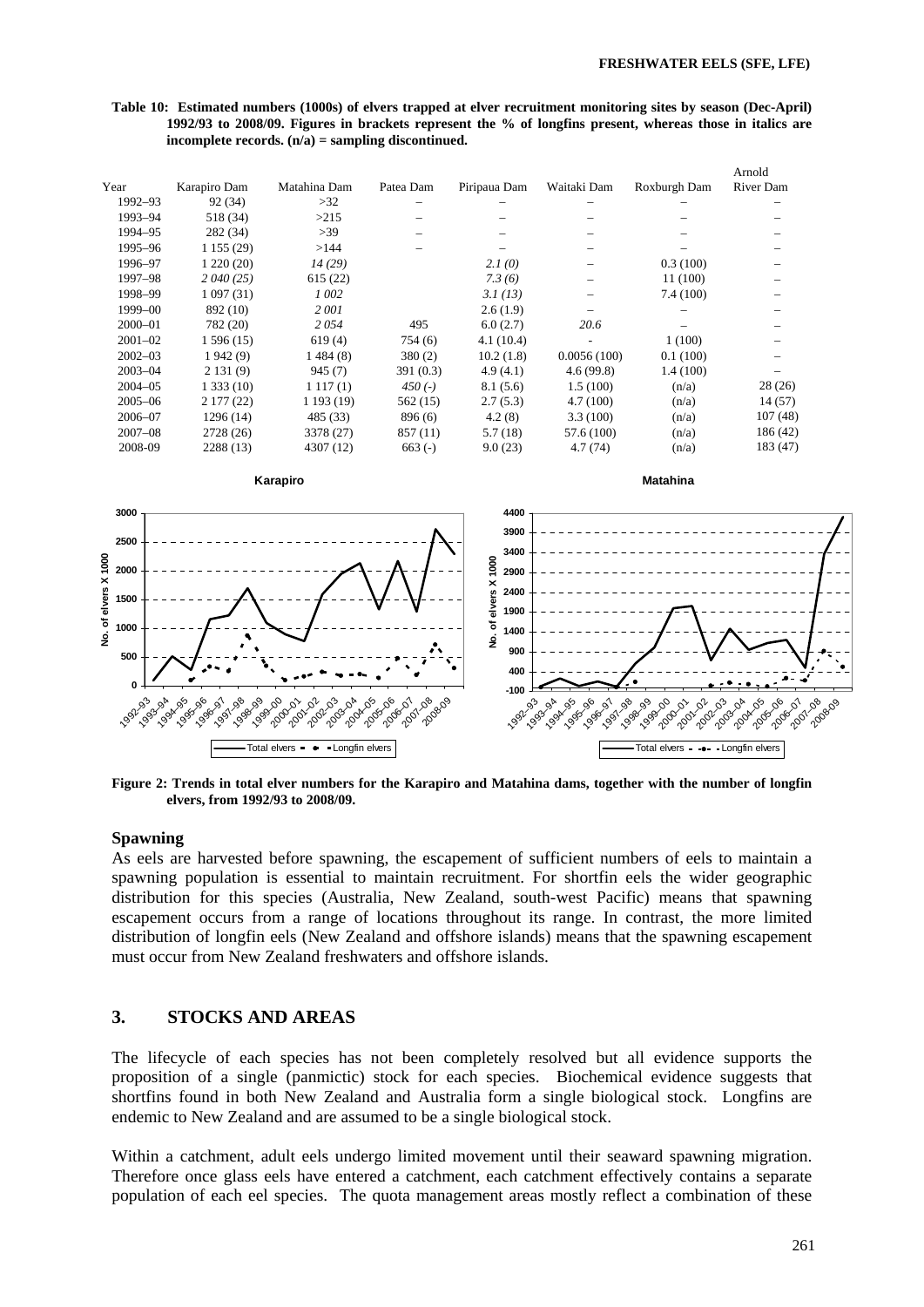catchment areas. The broader provincial areas had previously been used since the 1980s to manage access under the non-QMS management framework (ie, area conditions on fishing permits).

Shortfin and longfin eel have different biological characteristics in terms of diet, growth, maximum size, age of maturity, reproductive capacity, and behavioural ecology. These differences affect the productivity of each species, and the level of yield that may be sustainable on a longer term basis, as well as their interactions with other species. In order that catch levels for each species is sustainable in the longer term, and the level of removals does not adversely affect the productivity of each species, it is appropriate that the level of removals of each species is effectively managed.

For management purposes, this has been achieved in the Chatham Islands and North Island where separate stocks for shortfin and longfin eels were introduced into the QMS in 2003 and 2004 respectively. When eel stocks in the South Island were introduced into the QMS in 2000, there was insufficient information on the South Island species composition of the commercial catch to implement stock definitions and catch limits based on each species. However, there is sufficient science information now available to redefine the combined eel stock (ANG) into shortfin (SFE) and longfin (LFE) stocks for the quota management areas of the South Island.

# **4. STOCK ASSESSMENT**

There is no formal stock assessment available for freshwater eels. Furthermore, the only data on population estimates apply to small areas and have limited application to the rest of New Zealand (Table 11). Fu et al. (in press) recently developed a length-structured longfin population model that generated New Zealand-wide estimates of the pre-exploitation female spawning stock biomass (approximately 1700 t) as well as the pre-exploitation biomass of legal-sized eels (16 000 t in all fished areas and 6 000 t in protected areas). By contrast, the model estimated current female spawning stock biomass to be approximately 55% of pre-exploitation levels, whereas the current biomass of legal-sized eels ranged from 20% to 90% of the pre-exploitation level for the fished areas. However, the WG noted that further analyses be conducted to investigate the model's underlying assumptions, given that the results were strongly driven by estimates of longfin commercial catches from individual eel statistical areas as well as GIS-based estimates of recruitment.

#### **Table 11: Estimates of fishery parameters.**

| 1. Total mortality (Z)   | Estimate    | Source                          |
|--------------------------|-------------|---------------------------------|
| Lake Ellesmere shortfins | $0.1 - 0.3$ | Jellyman <i>et al.</i> $(1995)$ |
| Lake Ellesmere longfins  | 0.09        | Jellyman <i>et al.</i> (1995)   |

# **4.1 Catch-per-unit-effort analyses**

Each species of eel comprises a single stock, and these can be more appropriately managed using an alternative to the maximum sustainable yield (MSY) approach, which is available under s.14 of the Fisheries Act 1996. To that end, standardised catch-per-unit-effort (CPUE) analyses have been conducted for the commercial shortfin and longfin eel fisheries from 1990/91 to 2006/07 for all North Island Eel Statistical Areas (ESAs) and to 2005/06 for all South Island ESAs (Tables 12 to 14 and Figures 3 and 4).

In the North Island, the ESAs with the largest longfin commercial catches (ESAs AA, AD, and AH) all showed declines of approximately 30-70% in CPUE indices in 2006/07 when compared to 1990/91, with the largest reduction occurring in ESA AH (Rangitikei-Wanganui). In ESAs AA and AD, the longfin CPUE index was relatively stable from 1990/91 to approximately 1998/99, thereafter declining until 2001/02 and remaining stable until 2006/07, whereas the decline in ESA AH was generally more continuous over the 17 year period.

For shortfins, the North Island ESAs with the largest commercial catches (ESAs AA, AD, and AG) showed a generally increasing CPUE index for ESA AA (Auckland) over the same period, whereas those for ESA AD (Waikato) and AG (Hawke's Bay) generally decreased until 2001/02 but increased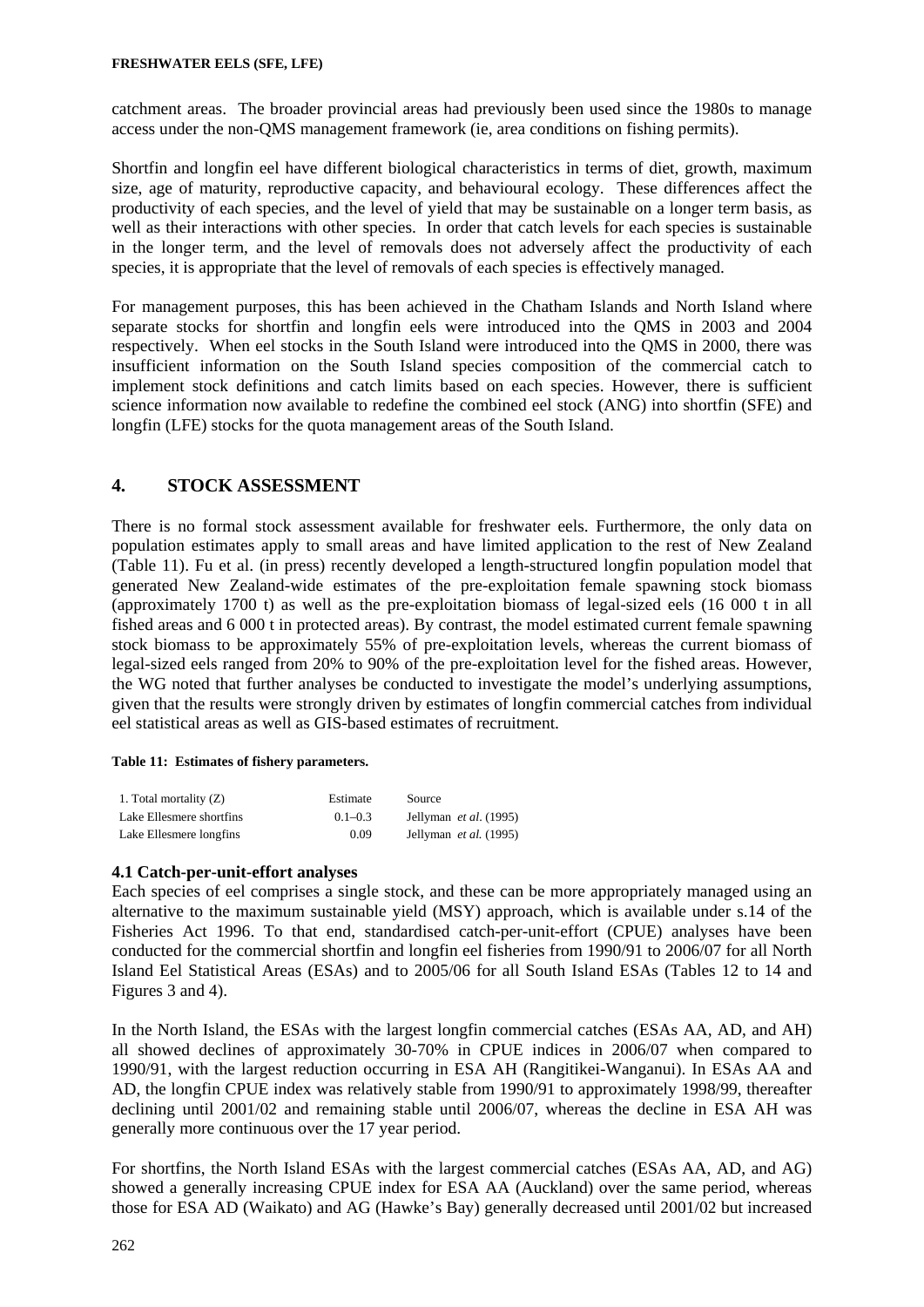thereafter. In 2006/07, the CPUE index for ESA AA was 1.5 times that estimated in 1990/91, whereas the indices for ESA AD and AG declined by 2% and 38%, respectively.

By contrast, although the main commercial longfin eel fisheries in the South Island (ESAs AX, AV, and AW) had either relatively stable or decreasing CPUE indices from 1990/91 to 2000/01 (the year eels were introduced into the QMS on the South Island), these generally increased from 2001/02 to 2005/06. Similar patterns were seen for the main shortfin eel fisheries (ESAs AX, AR, AV, AW, and AS), with the greatest increases in CPUE indices from 2000/01 to 2005/06 occurring in ESAs AX and AS.

| Table 12: New Zealand Eel Statistical Areas (ESAs). Areas were given a numeric designation prior to Oct. 2001, at |  |  |
|-------------------------------------------------------------------------------------------------------------------|--|--|
| which point letter codes were assigned.                                                                           |  |  |

| <b>ESA</b>            | Letter code     | Numeric code |
|-----------------------|-----------------|--------------|
| Northland             | AA              | 1            |
| Auckland              | AB              | 2            |
| Hauraki               | AC              | 3            |
| Waikato               | <b>AD</b>       | 4            |
| Bay of Plenty         | AE              | 5            |
| Poverty Bay           | AF              | 6            |
| Hawke's Bay           | AG              | 7            |
| Rangitikei-Wanganui   | AH              | 8            |
| Taranaki              | AJ              | 9            |
| Manawatu              | AK              | 10           |
| Wairarapa             | AL              | 11           |
| Wellington            | AM              | 12           |
| Nelson                | AN              | 13           |
| Marlborough           | AP              | 14           |
| South Marlborough     | AO              | 14           |
| Westland              | AX              | 15           |
| North Canterbury      | AR              | 16           |
| South Canterbury      | AT              | 17           |
| Waitaki               | AU              | 18           |
| Otago                 | AV              | 19           |
| Southland             | AW              | 20           |
| Te Waihora (outside-  | AS1             | 21           |
| migration area)       |                 |              |
| Te Waihora migration  | AS <sub>2</sub> | 21           |
| area                  |                 |              |
| Chatham Islands       | AZ.             | 22           |
| <b>Stewart Island</b> | AY              | 23           |
|                       |                 |              |

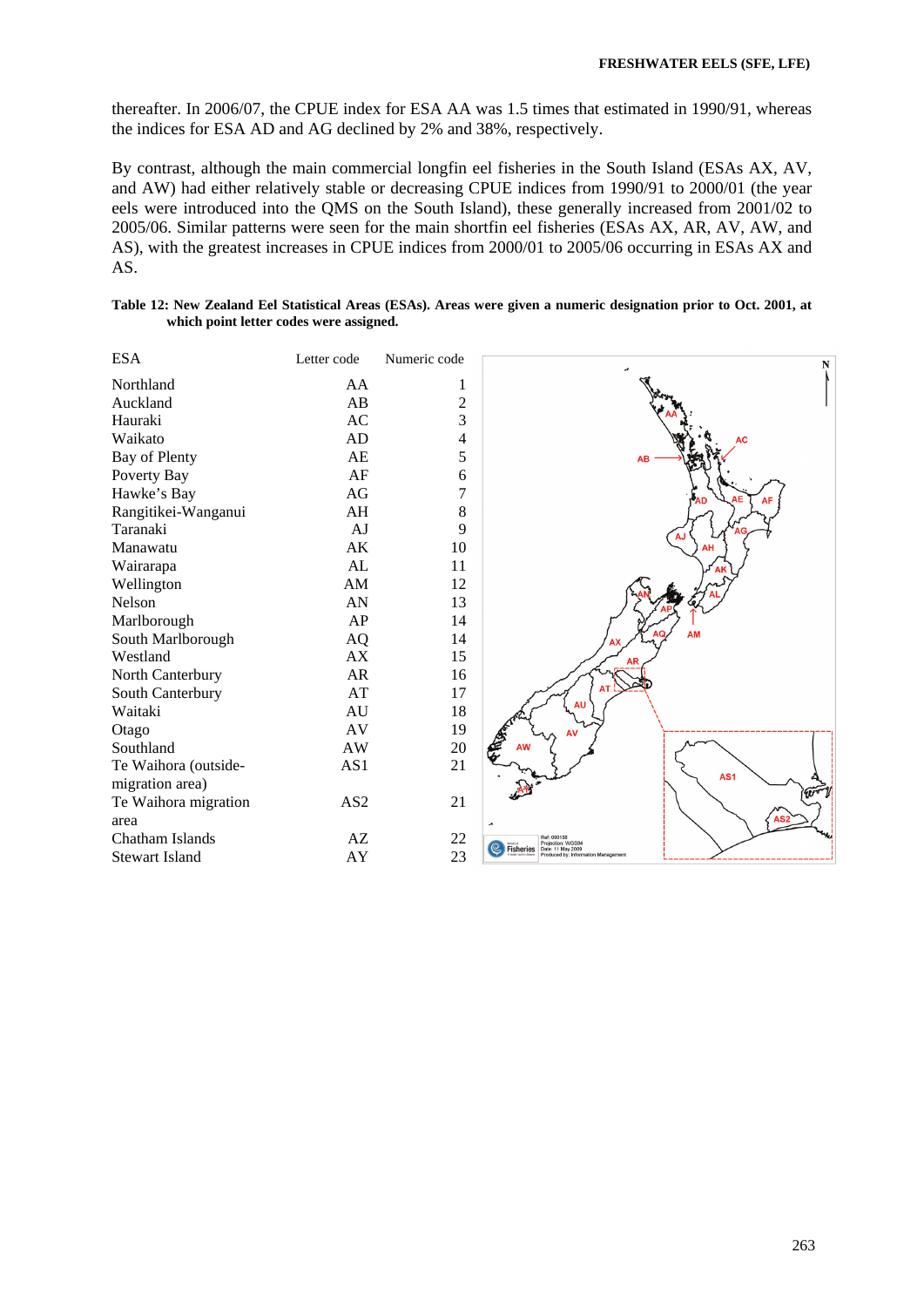**Table 13: CPUE indices for shortfin eels according to Eel Statistical Area (ESA). For the North Island, estimates are only available for the years prior to when the species was introduced into the QMS (2004/05). Fishing years are referred to by the second year (e.g., 1990/91 is referred to as 1991).** 

| ESA 1991 |              | 1992                     | 1993 | 1994 | 1995 | 1996 | 1997 | 1998 | 1999 | 2000 | 2001                     | 2002 | 2003                     | 2004                     | 2005                     | 2006                     | 2007 |
|----------|--------------|--------------------------|------|------|------|------|------|------|------|------|--------------------------|------|--------------------------|--------------------------|--------------------------|--------------------------|------|
|          | North Island |                          |      |      |      |      |      |      |      |      |                          |      |                          |                          |                          |                          |      |
| AA       | 0.80         | 0.75                     | 0.78 | 0.72 | 0.91 | 0.97 | 0.93 | 1.13 | 1.23 | 1.27 | 1.28                     | 1.02 | 1.03                     | 1.07                     | 1.03                     | 1.14                     | 1.22 |
| AB       | 1.48         | 0.90                     | 0.79 | 0.87 | 1.08 | 1.16 | 0.88 | 1.11 | 1.37 | 1.00 | 0.93                     | 0.75 | 0.82                     | 0.87                     | 0.97                     | 1.11                     | 1.23 |
| AC       | 0.99         | 0.96                     | 1.14 | 1.07 | 1.11 | 1.17 | 0.83 | 0.76 | 0.79 | 0.91 | 0.87                     | 1.19 | 1.01                     | 1.16                     | 1.07                     | 1.10                     | 1.02 |
| AD       | 1.05         | 1.14                     | 1.16 | 1.23 | 1.24 | 1.31 | 1.02 | 1.09 | 0.96 | 0.80 | 0.76                     | 0.81 | 0.72                     | 0.95                     | 0.91                     | 1.06                     | 1.02 |
| AE/AF    | 1.66         | 1.06                     | 0.88 | 1.00 | 1.25 | 1.48 | 0.99 | 0.73 | 1.06 | 0.67 | 0.74                     | 0.51 | 0.76                     | 0.93                     | 1.28                     | 1.35                     | 1.48 |
| AG       | 1.53         | 1.60                     | 1.51 | 1.42 | 1.47 | 1.13 | 0.89 | 0.70 | 0.97 | 0.82 | 1.10                     | 0.53 | 0.59                     | 0.78                     | 0.83                     | 1.13                     | 0.95 |
| AH       | 0.98         | 0.88                     | 0.93 | 1.11 | 1.05 | 1.66 | 1.16 | 1.02 | 1.14 | 0.93 | 1.00                     | 0.79 | 1.04                     | 0.29                     | 0.84                     | 1.47                     | 1.71 |
| AJ       | 1.45         | 1.74                     | 0.66 | 0.58 | 0.84 | 0.91 | 0.84 | 1.00 | 1.24 | 1.12 | 0.97                     | 1.01 | 0.96                     | 1.00                     | 0.80                     | 1.48                     | 1.03 |
| AK       | 3.08         | 5.13                     | 2.06 | 0.68 | 0.65 | 0.51 | 0.48 | 0.69 | 0.92 | 0.69 | 0.74                     | 0.87 | 0.48                     | $\overline{\phantom{a}}$ | 1.02                     | 1.30                     | 1.62 |
| AL       | 1.58         | $\overline{\phantom{0}}$ | 1.29 | 1.48 | 1.46 | 1.27 | 0.86 | 1.23 | 1.10 | 0.88 | 0.98                     | 0.60 | 0.56                     | 0.51                     | 1.28                     | 1.24                     | 0.66 |
|          | South Island |                          |      |      |      |      |      |      |      |      |                          |      |                          |                          |                          |                          |      |
| AN       | 0.40         | $\overline{\phantom{a}}$ | 1.27 | 0.31 | 0.70 | 0.58 | 0.78 | 0.60 | 0.83 | 2.42 | 2.02                     | 2.86 | $\qquad \qquad -$        |                          |                          | 2.84                     |      |
| AP/AQ    | 1.46         | 1.34                     | 1.20 | 0.98 | 0.89 | 0.55 | 0.46 | 0.16 | 0.33 | 0.42 | 1.52                     | 2.10 | 2.36                     | 1.90                     | 1.90                     | 3.16                     |      |
| AX       | 0.84         | 0.63                     | 1.03 | 0.78 | 0.83 | 0.44 | 0.44 | 1.11 | 1.37 | 1.17 | 1.12                     | 1.41 | 1.15                     | 1.54                     | 1.69                     | 1.74                     |      |
| AR       | 1.32         | 1.15                     | 0.99 | 1.09 | 0.99 | 1.19 | 1.06 | 1.17 | 1.37 | 1.11 | $\overline{\phantom{0}}$ | 1.66 | 0.54                     | 0.48                     | 0.69                     | 0.92                     |      |
| AT       | 1.64         | 0.91                     | 0.73 | 0.77 | 0.71 | 0.99 | 0.91 | 1.40 | 0.66 | 0.94 | $\overline{\phantom{0}}$ | 1.31 | 1.23                     | 1.32                     | $\overline{\phantom{0}}$ | $\overline{\phantom{0}}$ |      |
| AU       | 1.58         | 0.73                     | 0.61 | 0.74 | 0.76 | 1.37 | 1.07 | 0.89 | 1.53 | 1.17 | $\overline{\phantom{m}}$ |      | $\overline{\phantom{m}}$ | 1.10                     | $\overline{\phantom{0}}$ | $\qquad \qquad -$        |      |
| AV       | 1.54         | 1.16                     | 0.88 | 0.83 | 0.87 | 0.84 | 0.87 | 0.95 | 0.60 | 1.06 | 1.23                     | 0.96 | 0.99                     | 1.01                     | 1.28                     | 1.29                     |      |
| AW       | 1.13         | 1.31                     | 1.29 | 1.74 | 1.12 | 1.33 | 1.15 | 1.54 | 1.28 | 1.22 | 0.55                     | 0.49 | 0.56                     | 0.61                     | 1.02                     | 0.77                     |      |
| AS1/     | 0.81         | 1.19                     | 0.92 | 0.63 | 0.53 | 0.88 | 1.03 | 0.97 | 1.04 | 0.73 | 0.89                     | 0.81 | 1.01                     | 1.40                     | 1.75                     | 2.78                     |      |

**Table 14: CPUE indices for longfin eels according to Eel Statistical Area (ESA). For the North Island, estimates are only available for the years prior to when the species was introduced into the QMS (2004/05). Fishing years are referred to by the second year (e.g., 1990/91 is referred to as 1991).** 

| <b>ESA</b>              | 1991              | 1992 | 1993 | 1994 | 1995 | 1996 | 1997 | 1998 | 1999 | 2000 | 2001                     | 2002                     | 2003                     | 2004                     | 2005                     | 2006              | 2007                     |
|-------------------------|-------------------|------|------|------|------|------|------|------|------|------|--------------------------|--------------------------|--------------------------|--------------------------|--------------------------|-------------------|--------------------------|
| North Island            |                   |      |      |      |      |      |      |      |      |      |                          |                          |                          |                          |                          |                   |                          |
| AA                      | 1.30              | 1.19 | 1.25 | 1.21 | 1.21 | 1.36 | 1.05 | 1.35 | 1.50 | 1.04 | 1.04                     | 0.78                     | 0.67                     | 0.82                     | 0.65                     | 0.58              | 0.71                     |
| AB                      | 1.04              | 1.47 | 1.56 | 1.51 | 1.56 | 1.48 | 0.95 | 1.05 | 1.22 | 1.16 | 1.44                     | 0.86                     | 0.74                     | 0.87                     | 0.51                     | 0.43              | 0.48                     |
| AC                      | 2.55              | 2.31 | 2.04 | 1.04 | 1.23 | 1.15 | 1.31 | 0.93 | 0.72 | 0.94 | 0.62                     | 0.80                     | 0.69                     | 0.60                     | 0.78                     | 0.72              | 0.59                     |
| AD                      | 1.17              | 1.47 | 1.04 | 1.23 | 1.30 | 1.13 | 1.21 | 0.85 | 0.88 | 0.97 | 0.99                     | 0.84                     | 0.88                     | 0.88                     | 0.85                     | 0.82              | 0.79                     |
| AE/AF                   | 1.81              | 1.81 | 1.08 | 1.11 | 0.84 | 0.69 | 0.93 | 1.11 | 1.98 | 0.70 | 1.56                     | 0.86                     | 0.78                     | 0.80                     | 0.70                     | 0.85              | 0.61                     |
| AG                      | 1.83              | 1.76 | 1.92 | 1.86 | 1.53 | 1.44 | 0.76 | 0.91 | 1.26 | 1.13 | 1.00                     | 0.58                     | 0.69                     | 0.46                     | 0.57                     | 0.60              | 0.63                     |
| AH                      | 1.86              | 2.07 | 1.59 | 1.78 | 1.45 | 1.38 | 1.39 | 0.81 | 0.79 | 0.90 | 0.66                     | 0.63                     | 0.60                     | 0.49                     | 0.77                     | 1.04              | 0.59                     |
| AJ                      | 1.55              | 1.80 | 1.31 | 1.15 | 1.38 | 1.26 | 1.16 | 1.02 | 0.90 | 0.81 | 0.72                     | 0.68                     | 0.68                     | 0.80                     | 0.82                     | 0.83              | 0.88                     |
| АK                      | $\qquad \qquad -$ | -    | 1.44 | 1.2  | 0.99 | 0.68 | 1.08 | 1.17 | 3.32 | 0.64 | 0.93                     | 0.58                     | 0.42                     | $\overline{\phantom{a}}$ | 0.33                     | 0.52              | 0.64                     |
| AL                      | 1.03              | Ξ.   | 1.67 | 0.91 | 1.69 | 1.21 | 1.55 | 1.16 | 1.05 | 0.89 | 0.92                     | 0.57                     | 0.48                     | 0.96                     | 0.52                     | 0.69              | 2.15                     |
| South Island            |                   |      |      |      |      |      |      |      |      |      |                          |                          |                          |                          |                          |                   |                          |
| AN                      |                   |      | 1.46 | ٠    | 0.94 | 0.77 | 1.0  | 0.79 | 1.02 | 0.94 | 0.60                     | 1.91                     |                          |                          |                          | 1.10              |                          |
| AP/AQ                   | 2.05              | 1.71 | 0.97 | 1.22 | 1.30 | 1.35 | 0.85 | 0.69 | 0.61 | 0.35 | 1.09                     | 1.04                     | 0.94                     | 0.96                     | 1.07                     | $\overline{a}$    |                          |
| AX                      | 1.04              | 1.07 | 0.78 | 0.84 | 1.07 | 1.04 | 0.99 | 0.99 | 1.10 | 1.36 | 1.06                     | 0.86                     | 0.90                     | 0.91                     | 1.03                     | 1.10              | $\overline{\phantom{0}}$ |
| AR                      | 2.10              | 0.82 | 1.00 | 1.11 | 0.77 | 2.06 | 1.86 | 1.40 | 1.58 | 2.18 | 0.61                     | 0.50                     | 0.78                     | 0.53                     | 0.36                     | 0.81              | $\overline{\phantom{0}}$ |
| AT                      | 1.97              | 0.59 | 0.80 | 1.19 | 1.00 | 0.98 | 1.14 | 0.91 | 0.94 | 1.84 | $\overline{\phantom{0}}$ | 0.70                     | 0.72                     | 1.02                     | $\overline{\phantom{0}}$ | $\qquad \qquad -$ | $\qquad \qquad$          |
| AU                      | 1.09              | 1.97 | 0.76 | 1.06 | 0.69 | 1.06 | 1.05 | 0.84 | 1.10 | 0.96 | $\overline{\phantom{0}}$ | $\overline{\phantom{0}}$ | $\overline{\phantom{0}}$ | 0.84                     | $\overline{\phantom{0}}$ |                   |                          |
| AV                      | 1.37              | 1.19 | 1.09 | 1.28 | 0.88 | 0.81 | 0.85 | 0.92 | 0.79 | 0.86 | 0.87                     | 0.94                     | 0.96                     | 1.01                     | 1.27                     | 1.14              | $\overline{\phantom{0}}$ |
| AW                      | 1.57              | 1.25 | 1.20 | 1.25 | 1.02 | 1.05 | 0.94 | 0.85 | 0.71 | 0.88 | 0.79                     | 0.93                     | 0.90                     | 0.80                     | 1.11                     | 1.10              | $\overline{\phantom{m}}$ |
| AS1/<br>AS <sub>2</sub> | 6.70              | 2.39 | 1.19 | 1.14 | 0.95 | 0.57 | 0.80 | 1.07 | 0.93 | 0.84 | 0.91                     | 1.00                     | 0.61                     | 0.65                     | 0.69                     | 0.51              |                          |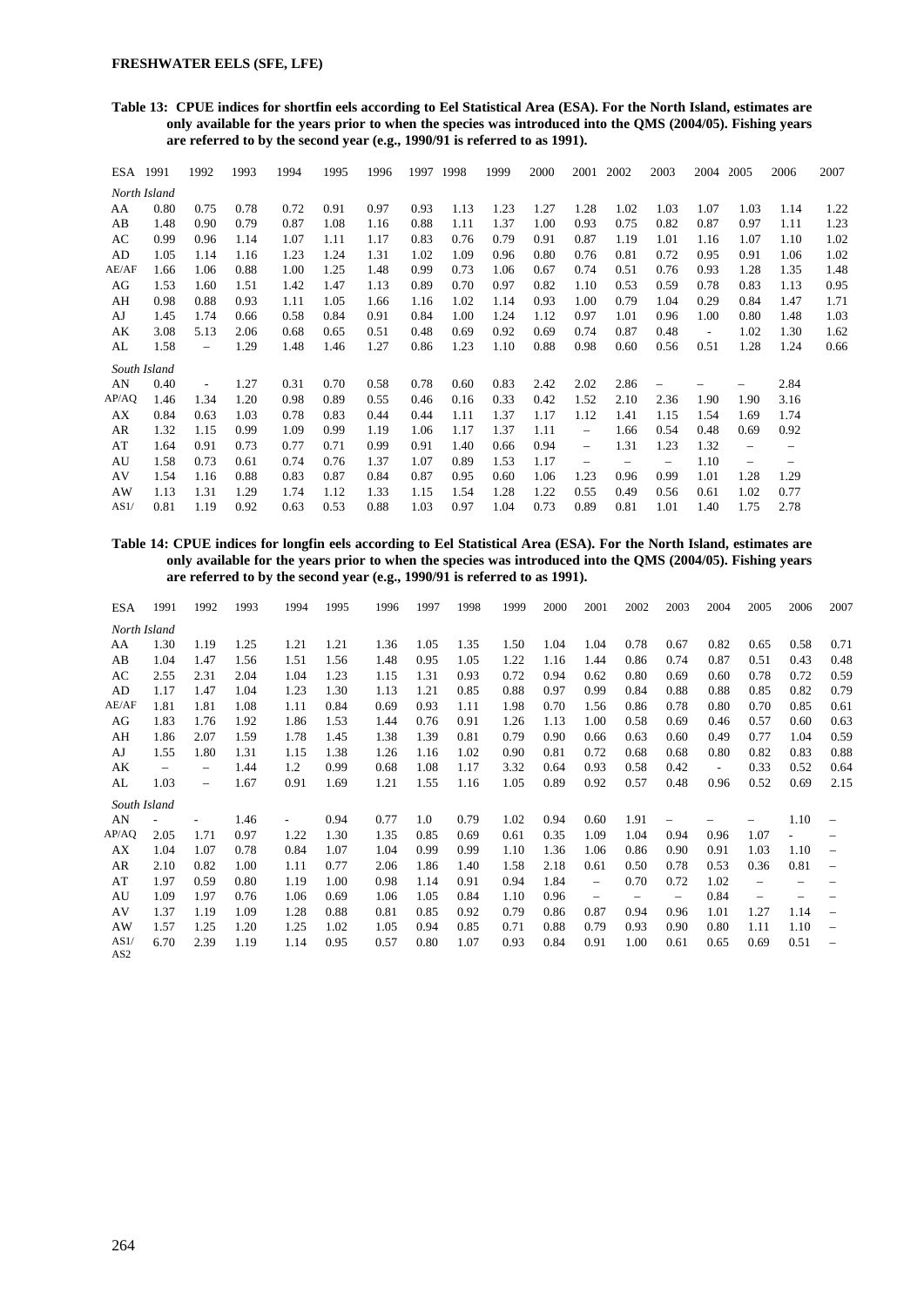

**Figure 3: Trends in North Island longfin (panel a) and shortfin (panel b) CPUE indices for ESAs Northland (AA), Waikato (AD), Hawke's Bay (AG), and Rangitikei-Wanganui (AH) from 1990/91 to 2006/07.** 



**Figure 4: Trends in South Island longfin (panel a) and shortfin (panel b) CPUE indices for ESAs Westland (AX), Otago (AV), Southland (AW), North Canterbury (AR) and Te Waihora (AS1 and AS2) from 1990/91 to 2005/06.** 

Biological parameters relevant to stock assessment are given in Table 15.

#### **Table 15: Estimates of biological parameters**

| Fishstock                                                         | Estimate    | Source                 |
|-------------------------------------------------------------------|-------------|------------------------|
| 1. Natural mortality $(M)$                                        |             |                        |
| Unexploited shortfins (Lake Pounui)                               | $M = 0.038$ | Jellyman (unpub. Data) |
| Unexploited longfins (Lake Pounui)                                | $M = 0.036$ | Jellyman (unpub. Data) |
| Unexploited longfins (Lake Rotoiti)                               | $M = 0.02$  | Jellyman (1995)        |
| 2. Weight (g) of shortfin and longfin eels at 500 mm total length |             |                        |
|                                                                   | Mean weight | Range                  |
| <b>Shortfins Lake Pounui</b>                                      | 263         | $210 - 305$            |
| Shortfins Waihora                                                 | 250         | $210 - 303$            |
| Longfins Lake Pounui                                              | 307         | 250-380                |

### **4.2 Biomass estimates**

Estimates of current and reference biomass for any eel fish stock are not available. Recent estimates of approximately 12 000 t have been made for longfin eels (Graynoth et al. 2008, Graynoth and Booker 2009), but these are based on limited data on density, growth and sex composition of longfin eel populations in various habitat types, including lakes and medium to large rivers.

#### **4.3 Estimation of Maximum Constant Yield (MCY)**

The Eel Working Group considered it inappropriate to include estimates of MCY in this report.

### **4.4 Estimation of Current Annual Yield (CAY)**

In the absence of accurate current biomass estimates, this could not be estimated.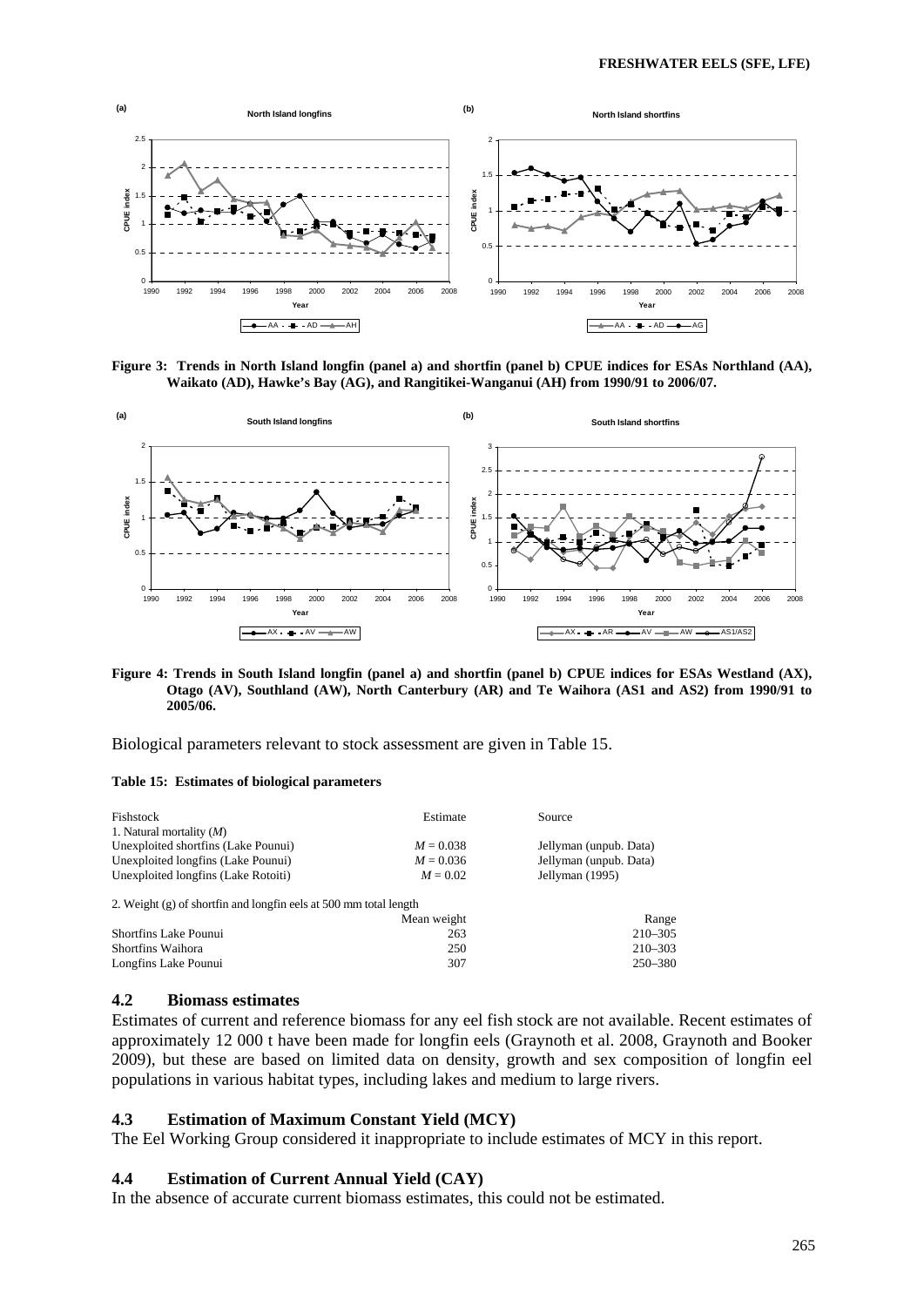### **4.5 Other yield estimates and stock assessment results**

No information is available.

# **4.6 Other factors**

### **Yield-per-recruit**

Yield-per-recruit (YPR) models have been run on Te Waihora (Lake Ellesmere) and Lake Pounui data to test the impact of increases in size limit. Results indicated that an increase in minimum size should result in a small gain in YPR for shortfins in Te Waihora and longfins in Lake Pounui, but a decrease for shortfins in Lake Pounui.

A practical demonstration of the benefits of an increase in size limit has been reported from the Waikato area, where a voluntary increase in minimum size from 150 to 220 g in 1987 resulted in decreased CPUE for up to 18 months, but an increase thereafter.

### **Spawning escapement**

A key component to ensuring the sustainability of eels is to maintain spawner escapement. Graynoth et al. (2008) estimated that, under catch levels prior to 2002, longfin spawning escapement was possibly sufficient to maintain existing depleted stocks but not sufficient for rebuilding stocks. However there is uncertainty in this assumption, even though catch limits have since been introduced and commercial catches reduced. As a sustainability measure, the Mohaka, Motu and much of the Whanganui River catchments were closed to commercial fishing in early 2005 to aid spawning escapement. The importance of adequate spawner escapement for eels is evident from the three northern hemisphere (*Anguilla anguilla, A rostrata and A. japonica*) species, which are all extensively fished and are subject to a variety of anthropogenic impacts similar to the situation in New Zealand. There has been a substantial decline in recruitment for all three northern hemisphere species from the mid 1970's with less than 1% of juvenile resources remaining.

Based on GIS modelling it has been estimated that for longfin eels, 5% of habitat throughout New Zealand is in water closed to fishing where there is protected egress to the sea to ensure spawning escapement. A further 10% of longfin habitat is in areas closed to fishing in upstream areas but where the spawning migration could be subject to exploitation in downstream areas. An additional 17% of longfin habitat is in small streams that are rarely or not commercially fished. Therefore, about 30% of longfin habitat in the North Island and 34% in the South Island is either in a reserve or in rarely/nonfished areas, with  $\sim$  49% of the national longfin stock estimate of  $\sim$  12 000 t being contained in these waterways (Graynoth et al. 2008). These estimates do not take into account habitat reductions caused by hydro development and habitat loss. If these factors are included, and based on biomass estimates from several South Island rivers, it is estimated that the biomass of longfin eels above the minimum weight at migration is less than 20% of historical values. However, the longevity and fecundities of large female eels, combined with a general lack of natural predators, means that it is possible that glass eel recruitment in the past exceeded what was needed to maintain stocks, and that eel recruitment might be maintained with only 10% of the virgin biomass (Graynoth et al. 2008). Some evidence also suggests that the survival of juvenile and adult eels is density dependent, and reductions in eel recruitment (resulting from lower spawner escapements) may consequently be compensated for by increased survival of juveniles and adults.

# **Sex ratio**

The shortfin fishery is based on the exploitation of immature female eels, as most shortfin male eels migrate before reaching the minimum size of 220 g. The longfin fishery is based on immature male and female eels. A study on the Aparima River in Southland found that female longfins were rare in the catchment. Only five of 738 eels sexed were females. This is in contrast to a predominance of larger female longfins in southern rivers established by earlier research in the 1940s and 1950's, prior to commercial fishing.

The sex ratio in other southern catchments, determined from analysis of commercial landings, also show a predominance of males. In contrast some other catchments (Waitaki River, some northern South Island rivers) showed approximately equal sex ratios. The predominance of males in the size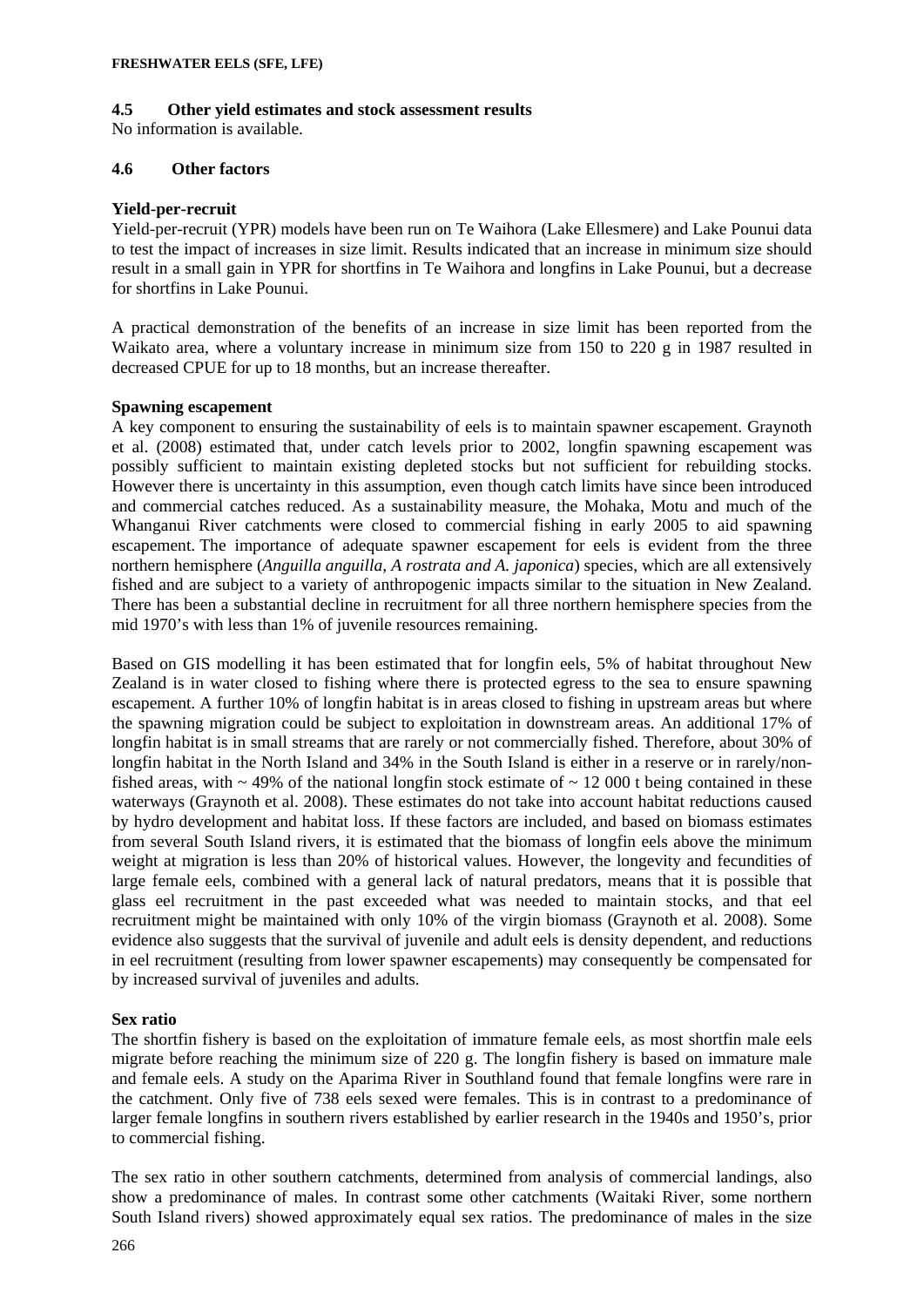range below the minimum legal size of 220 g cannot be attributed directly to the effects of fishing. Because the sexual differentiation of eels can be influenced by environmental factors, it is possible that changing environmental factors are responsible for the greater proportion of male eels in these southern rivers.

### **Enhancement**

The transfer of elvers and juvenile eels has been established as a viable method of enhancing eel populations and increasing productivity in areas where recruitment has been limited. Elver transfer operations are conducted in summer months when elvers reach river obstacles (e.g., the Karapiro Dam on the Waikato River; see Table 8) on their upriver migration. Over 5 million elvers are regularly caught and transferred upstream each year.

To mitigate the impact of hydro turbines on migrating eels, a catch and release programme for large longfin females has been conducted from Lake Aniwhenua with release below the Matahina Dam since 1995. A capture and release programme has also been conducted from Lake Manapöuri to below the Mararoa Weir on the Wairau River, Southland by Waiau Mahika Kai Trust since 1998. Adult eel bypasses have been installed at the Wairere Falls power station on the Mokau River since 2002 and controlled spillway openings have been undertaken at Patea Dam during rain events in autumn (when eels are predicted to migrate downstream) since the late 1990s.

Several projects have been undertaken to evaluate the enhancement of depleted customary fisheries through the transfer of juvenile eels. In 1997, over 2000 juvenile eels (100–200 g) were caught from Te Waihora (Lake Ellesmere), tagged and transferred to Cooper's Lagoon a few kilometres away. Only ten tagged eels, all females, were recovered in 2001. It is likely that a large number of eels migrated to sea as males following the transfer. Another project in 1998 transferred 7600 (21% tagged) eels weighing less than 220 g from Lake Waahi in the Waikato catchment to the Taharoa Lakes near Kawhia. No tagged eels were recovered when the lakes were surveyed in 2001. It is considered that a large number of eels migrated from the lake as males following the transfer. The conclusion from these two transfers is that transplanted eels need to be females, requiring that eels larger than 220 g and above the maximum size of migration for shortfin males need to be selected for transfer. In 1998 approximately 10,000 juvenile eels were caught in the lower Clutha River, tagged and transferred to Lake Hawea. In 2001, 19.4% of the tagged eels were recovered. An estimated 80% of transferred eels survived after three years. The transferred eels showed accelerated growth and the mean annual growth in length was almost double that of eels from the original transfer site.

# **5. STATUS OF THE STOCKS**

The Eel Fishery Assessment Working Group has focused its attention in recent years on the stock status of longfin eels. This species is more susceptible to overexploitation than shortfins because of their limited geographical distribution (confined to New Zealand and offshore islands) and longevity.

# **Longfin eel**

The Working Group recognises that there are no stock assessments on which to base specific recommendations on longfin catch levels. Nevertheless, recruitment data, CPUE indices, and information on spawner escapement allow for a cautioned assessment to be made of longfin and shortfin stock status.

From the age composition of juvenile eels there is evidence that glass eel recruitment has declined in two North Island and three South Island waters, and there is evidence that glass eel runs are now smaller in the Waikato River than in the 1970's. Nevertheless, results from 2007/08 show that, with the exception of 1997/98, the number of longfin elvers at two of the main monitoring stations (Karapiro and Matahina dams) was the highest that has been recorded in the previous 16 years. However, although the total number of elvers from the subsequent 2008/09 season was still among the highest recorded for these two sites, the number of longfin elvers decreased by approximately 50% relative to the previous year.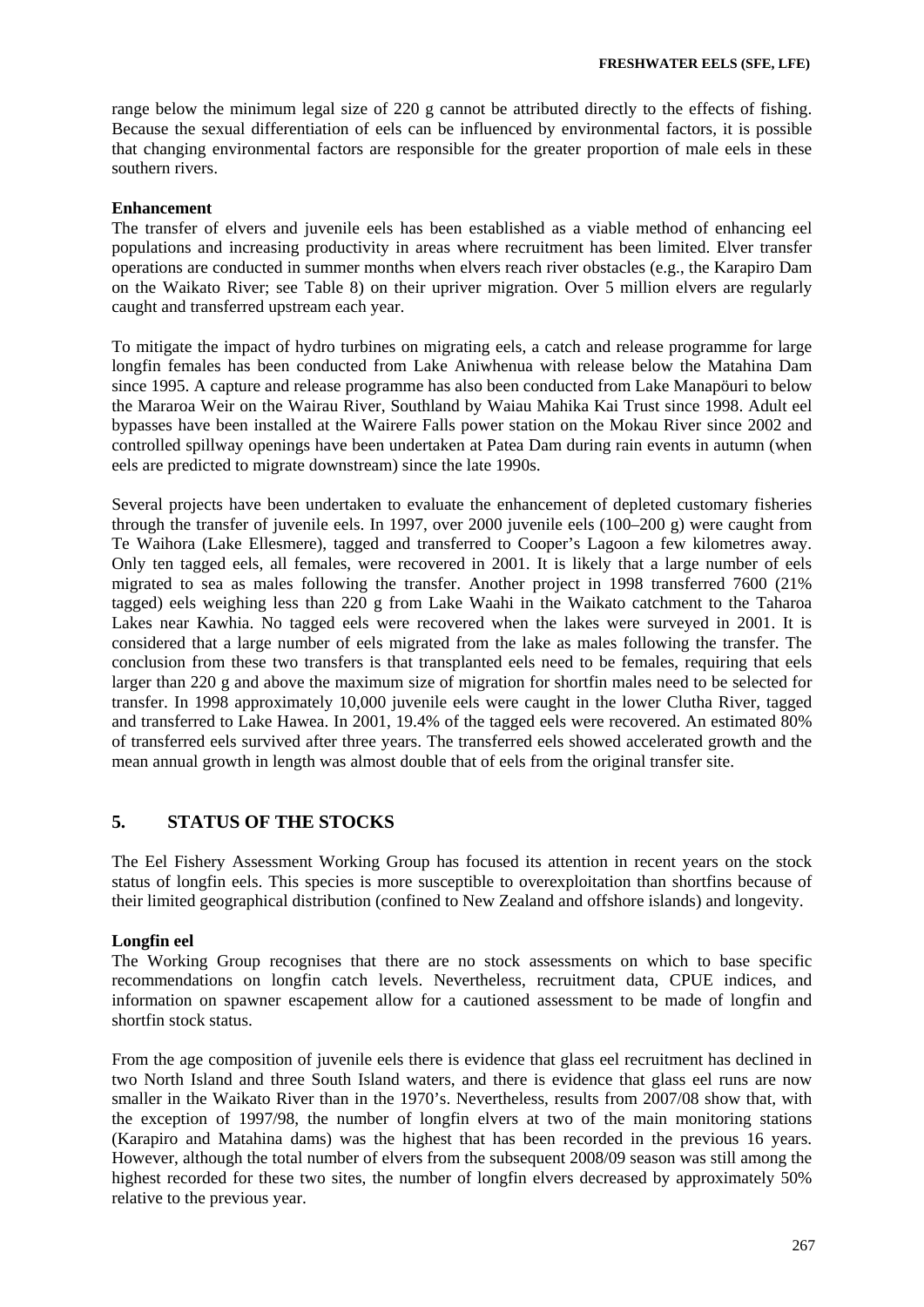The only estimates of relative abundance are based on CPUE data. For the North Island, the ESAs with the largest longfin commercial catches (ESAs AA, AD, and AH) all showed declines of approximately 30-70% in CPUE indices from 1990/91 to 2006/07, with the largest reduction occurring in Rangitikei-Wanganui (ESA AH). By contrast, although the main commercial longfin fisheries in the South Island (ESAs AX, AV, and AW) had either relatively stable or decreasing CPUE indices from 1990/91 to 2000/01 (the year eels were introduced into the QMS on the South Island), these generally increased from 2001/02 to 2005/06.

A key component to ensuring the sustainability of eels is to maintain spawner escapement, and to that end approximately 30% of available longfin habitat in the North Island and 34% in the South Island is either in reserves or in rarely/non-fished areas. If hydro development and habitat loss are added to these estimates, and based on biomass estimates from several South Island rivers, it is estimated that the biomass of longfin eels above the minimum weight at migration is less than 20% of historical values.

Following concerns that exploitation rates of longfin eels were unsustainable, in early 2005 three areas were closed to commercial fishing (the Mohaka, Motu and much of the Whanganui River catchments), and in 2007 management actions included reductions in TACCs and the introduction of an upper size limit for longfin (and shortfin) eels in the North Island and on Chatham Island.

### **Shortfin eel**

Based on available information, the Working Group does not consider that the same level of risk of unsustainable exploitation applies to shortfin eels. For example, shortfins have a wider geographic distribution than longfins, and their recruitment into New Zealand waters could be supplemented by juveniles which originate from other sources (e.g., South Australia, Tasmania, and New Caledonia stocks). Furthermore, the CPUE indices for the main commercial shortfin fisheries in the South Island (ESAs AX, AR, AV, AW, and AS) generally increased from 2001/02 to 2005/06, especially in ESAs AX (Westland) and AS (Te Waihora/Lake Ellesmere). By contrast, the North Island ESAs with the largest commercial catches (ESAs AA, AD, and AG) showed less consistent trends in CPUE indices, with ESA AA (Auckland) showing a general increase from 1990/91 to 2006/07 whereas those for ESA AD (Waikato) and AG (Hawke's Bay) generally decreased until 2001/02 but increased thereafter. However, caution is required in managing shortfin stocks given the nature of their biology and the fact that they are harvested before they can spawn.

### **6. FOR FURTHER INFORMATION**

- Beentjes, M. P. & Chisnall, B. L. 1997. Trends in size and species composition and distribution of commercial eel catches. New Zealand Fisheries Data Report 89, 71.
- Beentjes, M. P. & Chisnall, B. L. 1998. Size, age, and species composition of commercial eel catches from market sampling, 1996-97. NIWA Technical Report 29, 124.
- Beentjes MP. 1999. Size, age, and species composition of South Island commercial eel catches from market sampling (1997–98). NIWA Technical Report: 51. 51 p.
- Beentjes MP., Bull B. 2002. CPUE analyses of the commercial freshwater eel fishery. New Zealand Fisheries Assessment Report 2002/18. 55p.
- Beentjes MP., Dunn A. 2003. CPUE analysis of the commercial freshwater eel fishery in selected areas, 1990–91 to 2000–01. New Zealand Fisheries Assessment Report 2003/54. 47p.
- Beentjes MP., Boubée JAT., Jellyman DJ., Graynoth E. 2005. Non-fishing mortality of freshwater eels (*Anguilla* spp.). New Zealand Fisheries Assessment Report 2005/34. 38p.
- Beentjes, MP. 2008. Monitoring commercial eel fisheries in 2003–04 and 2004–05. New Zealand Fisheries Assessment Report 2008/19. 43p.

Beentjes MP. 2005. Monitoring commercial eel fisheries in 2003–04. New Zealand Fisheries Assessment Report 2005/39. 57p.

Beentjes MP., Jellyman DJ. 2003. Enhanced growth of longfin eels, *Anguilla dieffenbachii*, transplanted into Lake Hawea, a high country lake in South Island, New Zealand. New Zealand Journal of Marine and Freshwater Research 37: 1–11.

Beentjes, MP., Chisnall BL. 1998. Size, age, and species composition of commercial eel catches from market sampling, 1996–97. NIWA Technical Report: 29, 124p.

- Beentjes, M.P.; Chisnall, B.L. 1997. Trends in size and species composition, and distribution of commercial eel catches (*Anguilla spp*.). New Zealand Fisheries Data Report: 89. 71p.
- Beentjes MP., Chisnall BL., Boubee JA., Jellyman DJ. 1997. Enhancement of the New Zealand eel fishery by elver transfers. New Zealand Fisheries Technical Report: 45. 44p.
- Beentjes, M.P., and Dunn, A. 2010. CPUE analyses of the North Island commercial freshwater eel fishery, 1990–91 to 2006–07. New Zealand Fisheries Assessment Report 2010/5. 101 p.
- Chisnall BL., Beentjes MP., Boubee JAT., West DW. 1998. Enhancement of the New Zealand Eel Fisheries by transfers of elvers, 1996–97. NIWA Technical Report: 37. 55p.